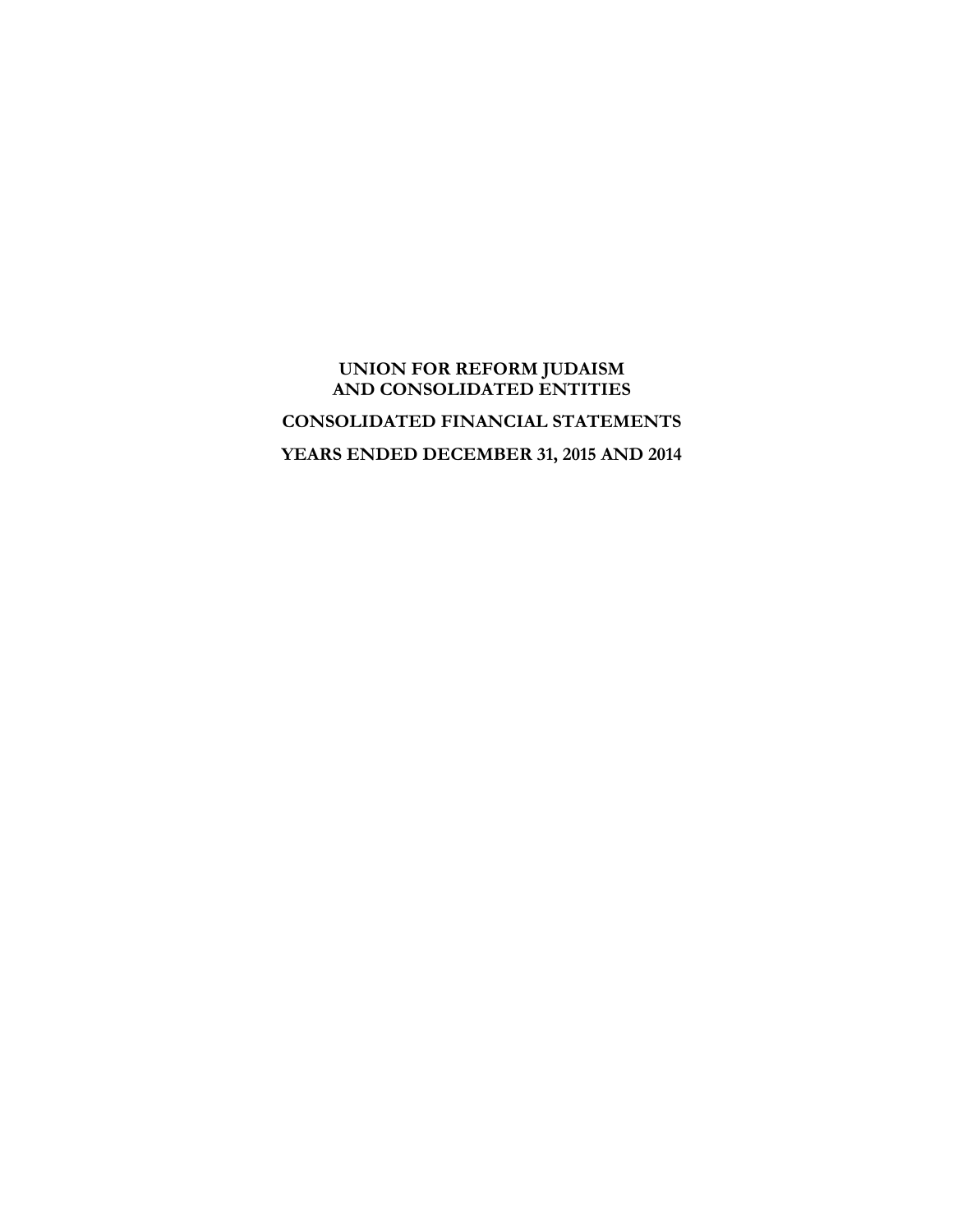### **UNION FOR REFORM JUDAISM AND CONSOLIDATED ENTITIES FOR THE YEARS ENDED DECEMBER 31, 2015 AND 2014**

# **Table of Contents**

|                                            | <u>Page</u> |
|--------------------------------------------|-------------|
| <b>Independent Auditor's Report</b>        | $1 - 2$     |
| <b>Consolidated Financial Statements</b>   |             |
| Statements of financial position           | 3           |
| Statements of activities                   | 4           |
| Statements of cash flows                   | 5           |
| Notes to consolidated financial statements | $6 - 31$    |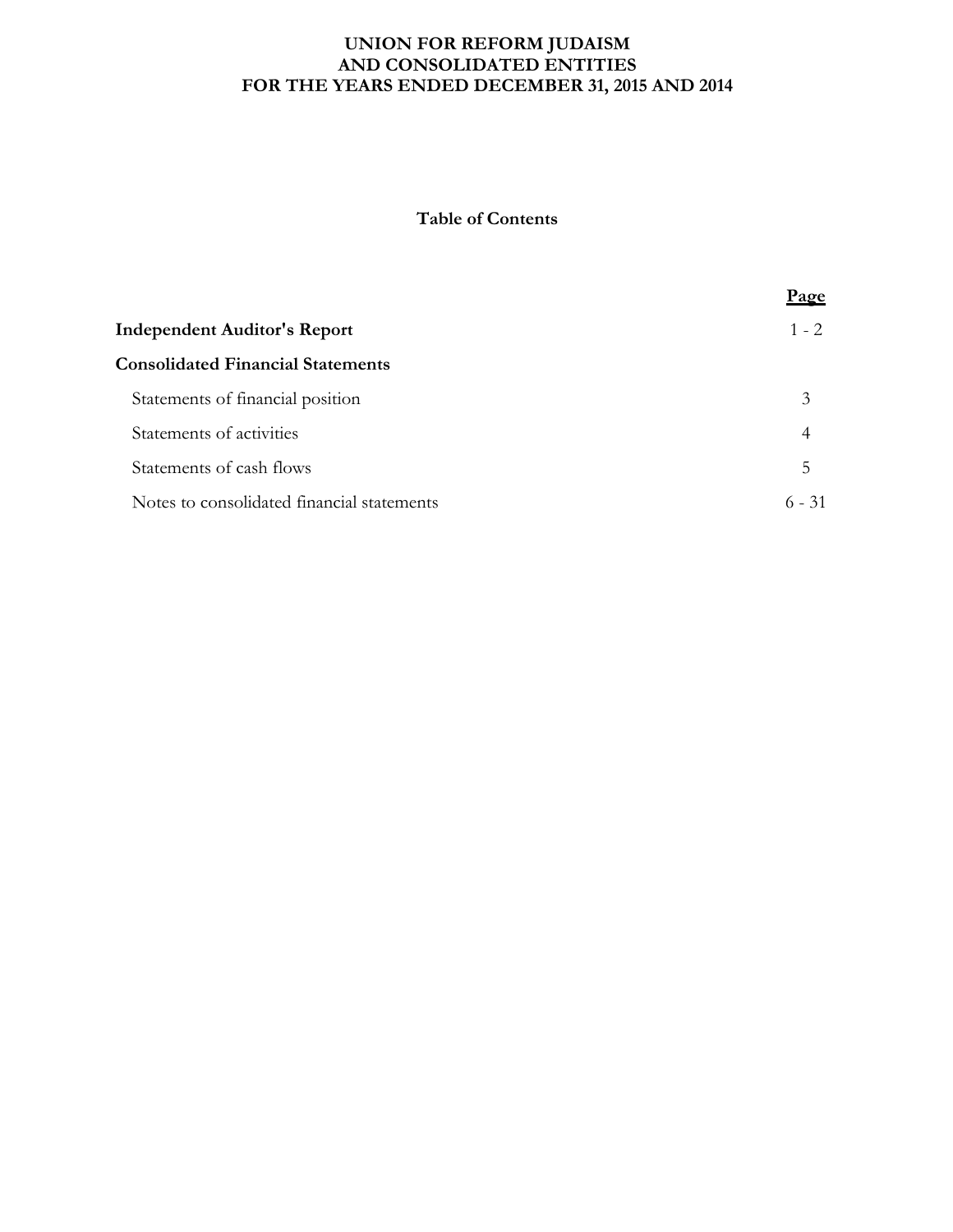

# **INDEPENDENT AUDITOR'S REPORT**

To the Board of Trustees Union for Reform Judaism

We have audited the accompanying consolidated financial statements of the Union for Reform Judaism and consolidated entities, which comprise the consolidated statements of financial position as of December 31, 2015 and 2014, and the related consolidated statements of activities and cash flows for the years then ended, and the related notes to the consolidated financial statements.

## **Management's Responsibility for the Financial Statements**

Management is responsible for the preparation and fair presentation of these consolidated financial statements in accordance with accounting principles generally accepted in the United States of America; this includes the design, implementation, and maintenance of internal control relevant to the preparation and fair presentation of consolidated financial statements that are free from material misstatement, whether due to fraud or error.

### **Auditor's Responsibility**

Our responsibility is to express an opinion on these consolidated financial statements based on our audits. We conducted our audits in accordance with auditing standards generally accepted in the United States of America. Those standards require that we plan and perform the audit to obtain reasonable assurance about whether the consolidated financial statements are free from material misstatement.

An audit involves performing procedures to obtain audit evidence about the amounts and disclosures in the consolidated financial statements. The procedures selected depend on the auditor's judgment, including the assessment of the risks of material misstatement of the consolidated financial statements, whether due to fraud or error. In making those risk assessments, the auditor considers internal control relevant to the entity's preparation and fair presentation of the consolidated financial statements in order to design audit procedures that are appropriate in the circumstances, but not for the purpose of expressing an opinion on the effectiveness of the entity's internal control. Accordingly, we express no such opinion. An audit also includes evaluating the appropriateness of accounting policies used and the reasonableness of significant accounting estimates made by management, as well as evaluating the overall presentation of the consolidated financial statements.

We believe that the audit evidence we have obtained is sufficient and appropriate to provide a basis for our audit opinion.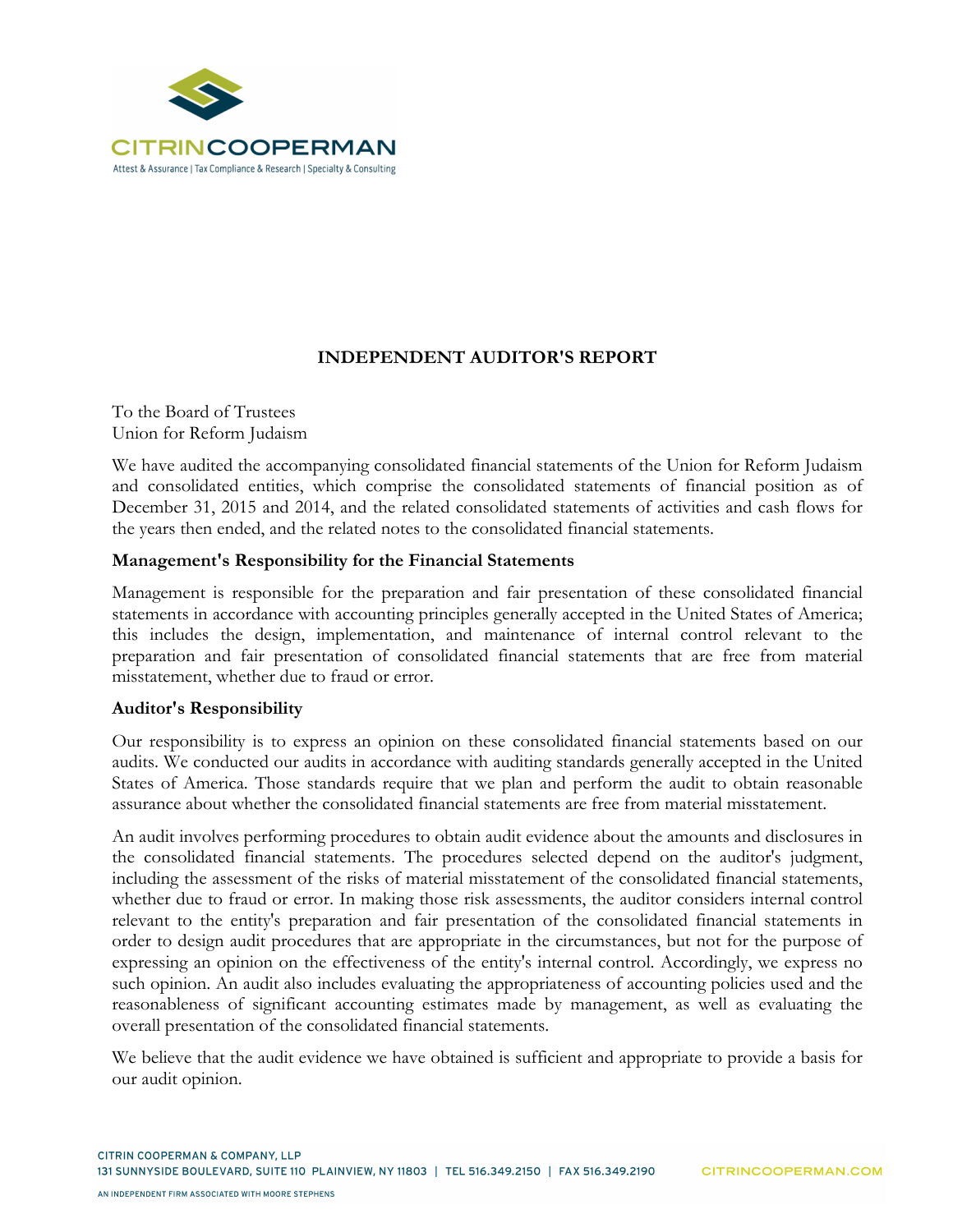

# **Opinion**

In our opinion, the consolidated financial statements referred to above present fairly, in all material respects, the financial position of the Union for Reform Judaism and consolidated entities as of December 31, 2015 and 2014, and the changes in their net assets and their cash flows for the years then ended in accordance with accounting principles generally accepted in the United States of America.

enspory, LLF CERTIFIED PUBLIC ACCOUNTANTS

Plainview, New York July 13, 2016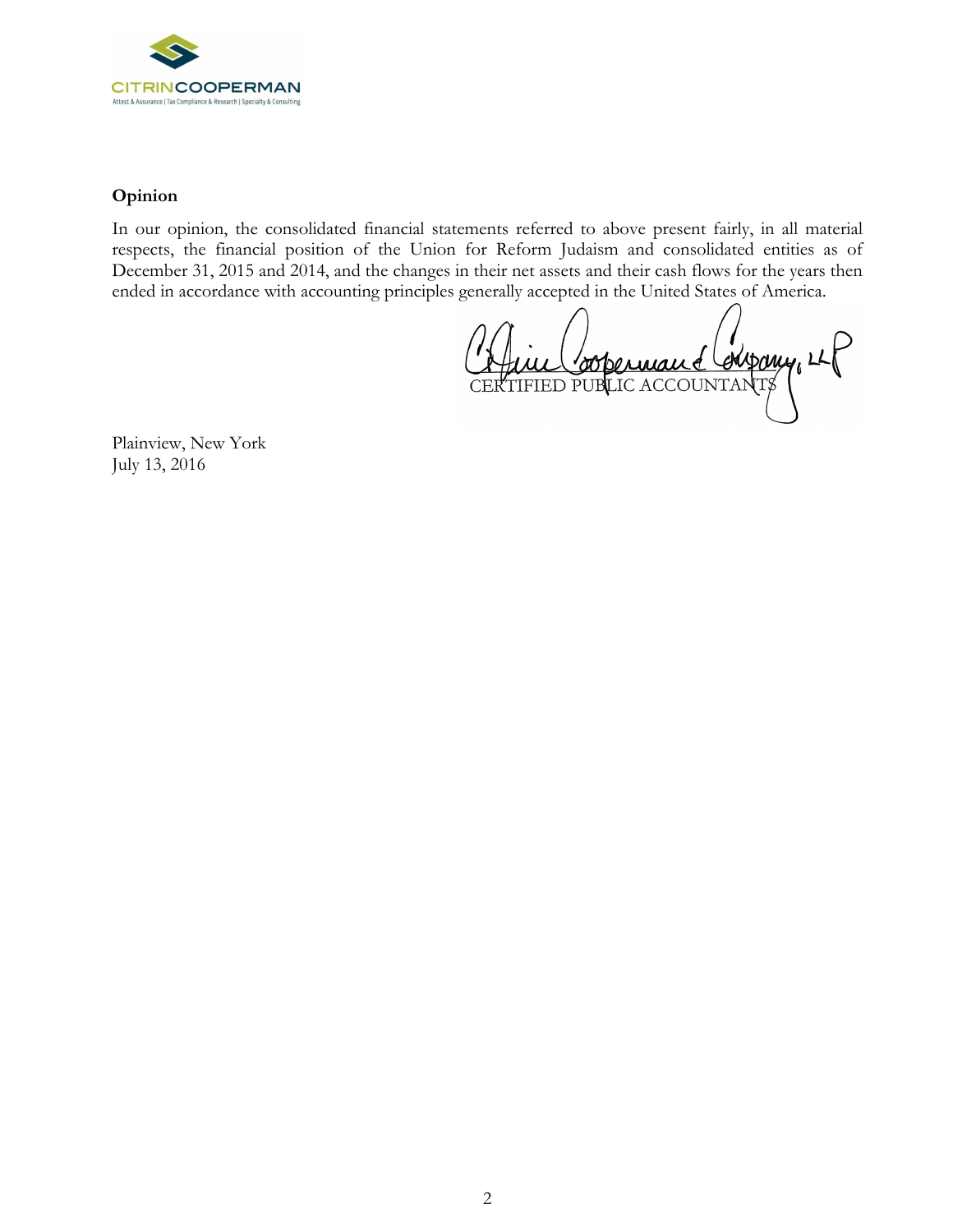# **UNION FOR REFORM JUDAISM AND CONSOLIDATED ENTITIES CONSOLIDATED STATEMENTS OF FINANCIAL POSITION DECEMBER 31, 2015 AND 2014 (In Thousands)**

|                                                                | 2015         |    | 2014    |
|----------------------------------------------------------------|--------------|----|---------|
| <b>ASSETS</b>                                                  |              |    |         |
| Cash and cash equivalents                                      | \$<br>10,973 | \$ | 11,599  |
| Contributions receivable, net                                  | 6,967        |    | 7,221   |
| Dues receivable, net                                           | 2,600        |    | 2,616   |
| Accounts and loans receivable, net                             | 1,335        |    | 775     |
| Camp fee receivable, net                                       | 28,023       |    | 27,804  |
| Investments                                                    | 88,797       |    | 89,176  |
| Property and equipment, net of accumulated depreciation        | 81,019       |    | 79,657  |
| Goodwill                                                       | 1,202        |    | 1,202   |
| Inventory                                                      | 35           |    | 528     |
| Prepaid pension costs                                          |              |    | 928     |
| Prepaid expenses and other assets                              | 944          |    | 1,243   |
| <b>TOTAL ASSETS</b>                                            | 221,895      |    | 222,749 |
| <b>LIABILITIES AND NET ASSETS</b>                              |              |    |         |
| Liabilities:                                                   |              |    |         |
| Accounts payable, accrued expenses and other liabilities       | \$<br>5,637  | S  | 4,363   |
| Reserves for strategy implementation and leadership transition |              |    |         |
| costs                                                          | 616          |    | 2,401   |
| Notes and mortgage payable                                     | 9,840        |    | 11,752  |
| Annuities payable                                              | 236          |    | 253     |
| Accrued pension liability                                      | 335          |    |         |
| Deferred revenue                                               | 34,081       |    | 34,184  |
| <b>Total liabilities</b>                                       | 50,745       |    | 52,953  |
| Commitments and contingencies (Notes 6, 7, 11 and 14)          |              |    |         |
| Net assets:                                                    |              |    |         |
| Unrestricted                                                   | 107,402      |    | 109,158 |
| Temporarily restricted                                         | 52,545       |    | 49,445  |
| Permanently restricted                                         | 11,203       |    | 11,193  |
| Total net assets                                               | 171,150      |    | 169,796 |
| TOTAL LIABILITIES AND NET ASSETS                               | 221,895      | \$ | 222,749 |

See accompanying notes to consolidated financial statements.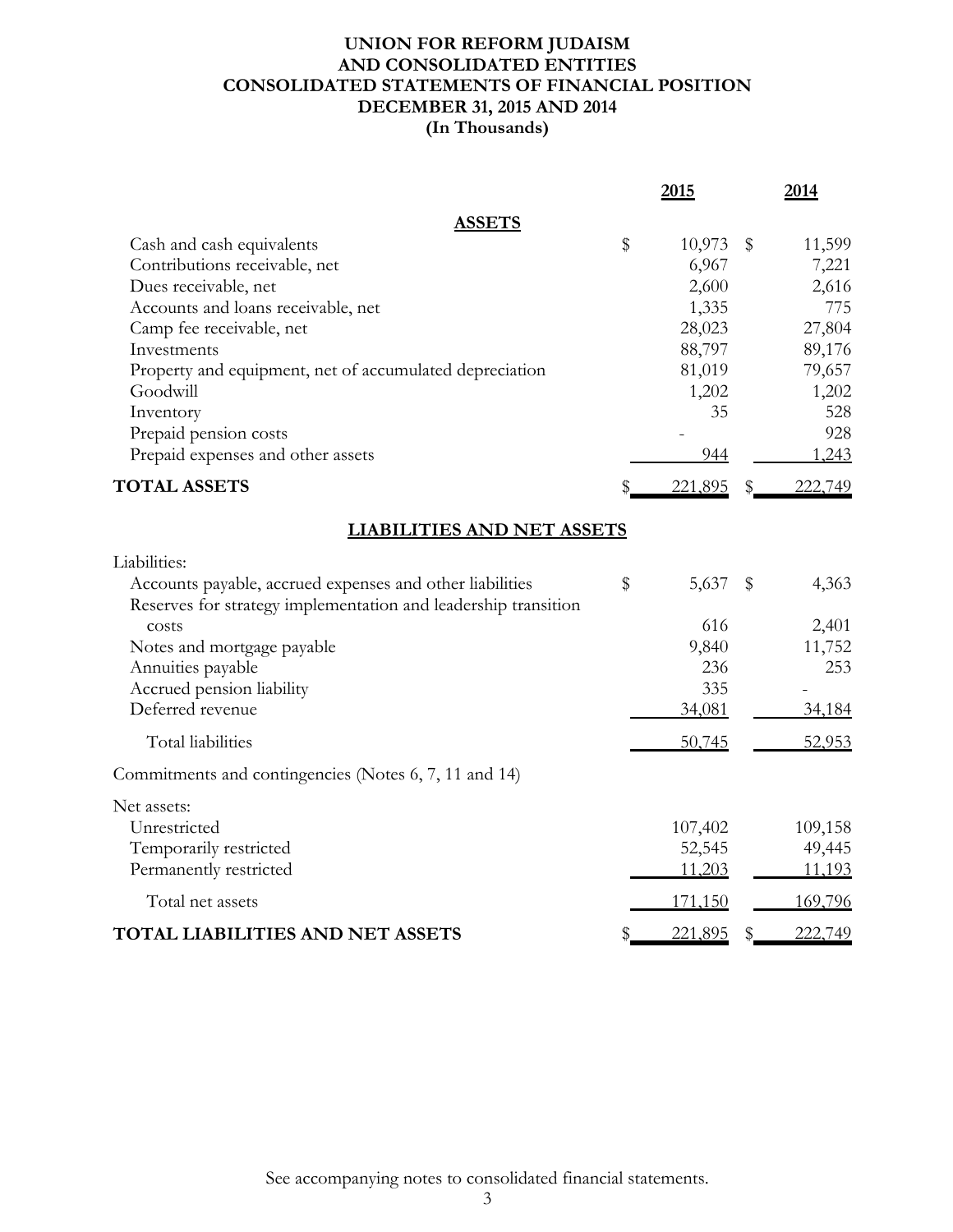# **UNION FOR REFORM JUDAISM AND CONSOLIDATED ENTITIES CONSOLIDATED STATEMENTS OF ACTIVITIES FOR THE YEARS ENDED DECEMBER 31, 2015 AND 2014**

# **(In Thousands)**

|                                                                                                                                                                                                                                                                                                                                                                                                               |                                                 |                              | 2015                      |                                                 | 2014                                                          |                           |                           |                                                                  |
|---------------------------------------------------------------------------------------------------------------------------------------------------------------------------------------------------------------------------------------------------------------------------------------------------------------------------------------------------------------------------------------------------------------|-------------------------------------------------|------------------------------|---------------------------|-------------------------------------------------|---------------------------------------------------------------|---------------------------|---------------------------|------------------------------------------------------------------|
|                                                                                                                                                                                                                                                                                                                                                                                                               | Unrestricted                                    | Temporarily<br>Restricted    | Permanently<br>Restricted | Total                                           | Unrestricted                                                  | Temporarily<br>Restricted | Permanently<br>Restricted | Total                                                            |
| Operating activities:<br>Public support and revenues:                                                                                                                                                                                                                                                                                                                                                         |                                                 |                              |                           |                                                 |                                                               |                           |                           |                                                                  |
| Contributions and grants<br>Program fees<br>Membership dues available to the Union<br>Rental and other income<br>Investment return designated for current operations                                                                                                                                                                                                                                          | \$<br>4,365<br>59,221<br>11,406<br>303<br>2,110 | $\mathbb{S}$<br>16,449<br>14 | \$<br>10                  | 20,824<br>S<br>59,235<br>11,406<br>303<br>2,110 | $\mathbb S$<br>4,006<br>56,202<br>12,161<br>142<br>1,385      | - \$<br>15,413            | $\mathbb S$<br>4          | \$<br>19,423<br>56,202<br>12,161<br>142<br>1,385                 |
| Total public support and revenues before net assets<br>released from restrictions<br>Net assets released from restrictions                                                                                                                                                                                                                                                                                    | 77,405<br>12,709                                | 16,463<br>(12,709)           | 10                        | 93,878                                          | 73,896<br>12,047                                              | 15,413<br>(11,604)        | 4<br>(443)                | 89,313                                                           |
| Total public support and revenues                                                                                                                                                                                                                                                                                                                                                                             | 90,114                                          | 3,754                        | 10                        | 93,878                                          | 85,943                                                        | 3,809                     | (439)                     | 89,313                                                           |
| Expenses:<br>Programs<br>Supporting services:                                                                                                                                                                                                                                                                                                                                                                 | 76,940                                          |                              |                           | 76,940                                          | 72,478                                                        |                           |                           | 72,478                                                           |
| Management and general<br>Fundraising<br>Membership development                                                                                                                                                                                                                                                                                                                                               | 5,296<br>899<br>520                             |                              |                           | 5,296<br>899<br>520                             | 5,168<br>743<br>487                                           |                           |                           | 5,168<br>743<br>487                                              |
| Total supporting services                                                                                                                                                                                                                                                                                                                                                                                     | 6,715                                           |                              |                           | 6,715                                           | 6,398                                                         |                           |                           | 6,398                                                            |
| Total expenses                                                                                                                                                                                                                                                                                                                                                                                                | 83,655                                          |                              |                           | 83,655                                          | 78,876                                                        |                           |                           | 78,876                                                           |
| Change in net assets from operations before depreciation<br>and amortization and other activities<br>Depreciation and amortization                                                                                                                                                                                                                                                                            | 6,459<br>4,712                                  | 3,754                        | 10                        | 10,223<br>4,712                                 | 7,067<br>4,414                                                | 3,809                     | (439)                     | 10,437<br>4,414                                                  |
| Change in net assets before other activities                                                                                                                                                                                                                                                                                                                                                                  | 1,747                                           | 3,754                        | 10                        | 5,511                                           | 2,653                                                         | 3,809                     | (439)                     | 6,023                                                            |
| Other activities:<br>Investment return (loss) in excess of spending rate not<br>designated for current operations<br>Reserve for environmental remediation<br>Insurance proceeds from environmental remediation<br>Reserve for strategy implementation<br>Pension-related changes other than periodic costs<br>Foreign currency translation losses<br>Recovery (expense) attributed to uncollectible accounts | (1,993)<br>(1,764)<br>(24)<br>278               | (551)<br>(103)               |                           | (2, 544)<br>(1,764)<br>(127)<br>278             | 1,373<br>(853)<br>1,536<br>(1, 917)<br>(914)<br>(64)<br>(964) | 3,287<br>(60)<br>(95)     |                           | 4,660<br>(853)<br>1,536<br>(1, 917)<br>(914)<br>(124)<br>(1,059) |
| Change in net assets<br>Net assets, beginning of year                                                                                                                                                                                                                                                                                                                                                         | (1,756)<br>109,158                              | 3,100<br>49,445              | 10<br>11,193              | 1,354<br>169,796                                | 850<br>108,308                                                | 6,941<br>42,504           | (439)<br>11,632           | 7,352<br>162,444                                                 |
| NET ASSETS, END OF YEAR                                                                                                                                                                                                                                                                                                                                                                                       | 107,402                                         | 52,545<br>$\mathcal{R}$      | 11,203<br>\$              | 171,150                                         | 109,158                                                       | 49,445                    | 11,193<br>£.              | 169,796                                                          |

See accompanying notes to consolidated financial statements.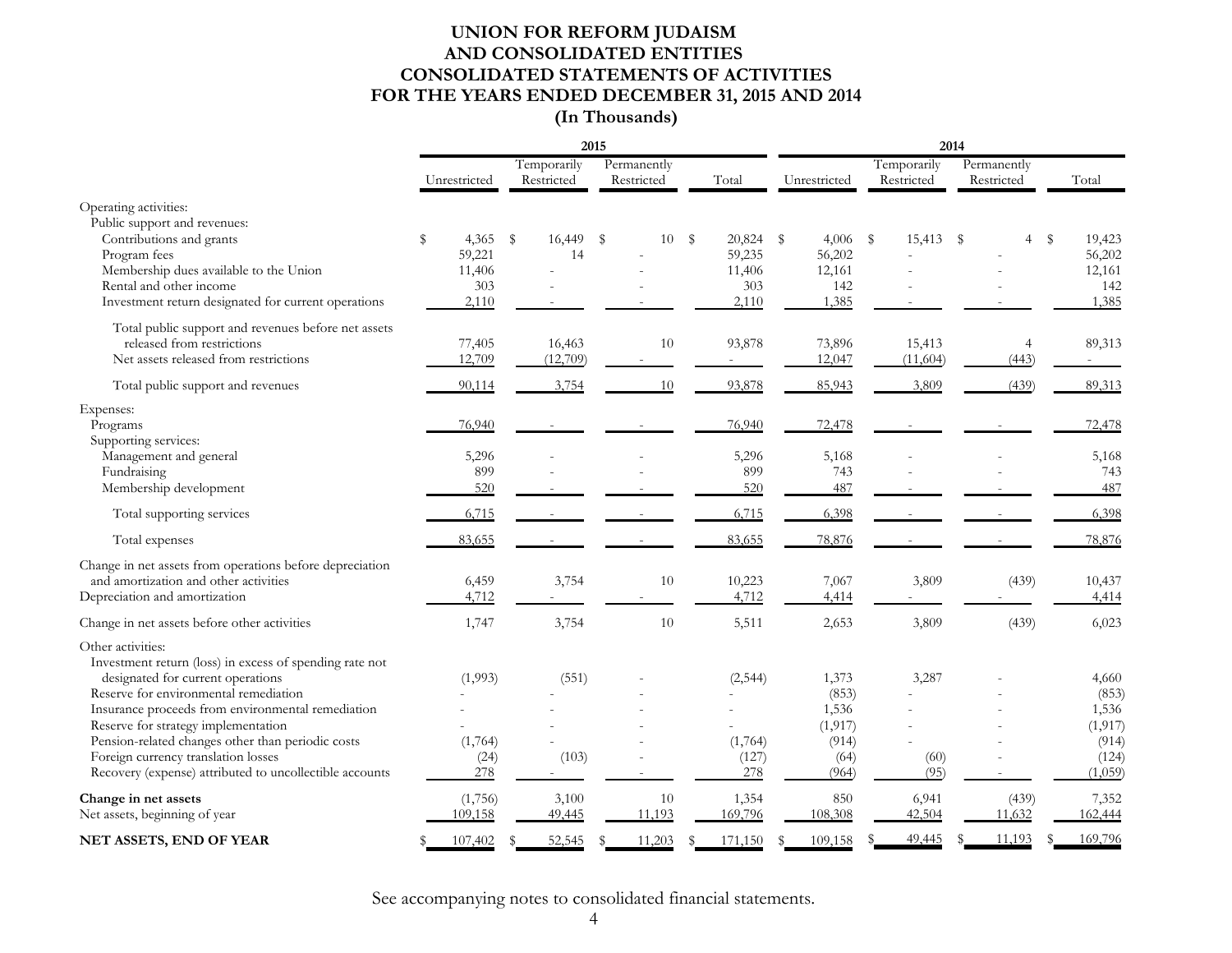# **UNION FOR REFORM JUDAISM AND CONSOLIDATED ENTITIES CONSOLIDATED STATEMENTS OF CASH FLOWS FOR THE YEARS ENDED DECEMBER 31, 2015 AND 2014 (In Thousands)**

|                                                                         | <u>2015</u>                            | 2014          |
|-------------------------------------------------------------------------|----------------------------------------|---------------|
| Cash flows from operating activities:                                   |                                        |               |
| Change in net assets                                                    | \$<br>1,354<br>$\sqrt[6]{\frac{1}{2}}$ | 7,352         |
| Adjustments to reconcile change in net assets to net cash provided      |                                        |               |
| by operating activities:                                                |                                        |               |
| Depreciation and amortization                                           | 4,712                                  | 4,414         |
| Donated securities                                                      | (34)                                   |               |
| Net unrealized depreciation (appreciation) in fair value of             |                                        |               |
| investments                                                             | 4,457                                  | (2, 496)      |
| Net realized gain on sale of investments                                | (859)                                  | (45)          |
| Expense (recovery) attributed to uncollectible accounts                 | (278)                                  | 1,059         |
| Foreign exchange translation adjustment                                 |                                        | 142           |
| Changes in:                                                             |                                        |               |
| Contributions receivable                                                | 594                                    | (1,778)       |
| Accounts and loans receivable                                           | (606)                                  | 1,204         |
| Camp fee receivable                                                     | (219)                                  | (478)         |
| Inventory                                                               | 493                                    | 170           |
| Prepaid pension costs                                                   | 928                                    | 499           |
| Prepaid expenses and other assets                                       | 299<br>513                             | (263)         |
| Accounts payable, accrued expenses and other liabilities                |                                        | (1,560)       |
| Reserves for strategy implementation and leadership transition<br>costs | (1,785)                                | 1,808         |
| Annuities payable                                                       |                                        |               |
| Accrued pension liability                                               | (17)<br>335                            | (55)          |
| Deferred revenue                                                        | (103)                                  | 2,256         |
|                                                                         |                                        |               |
| Net cash provided by operating activities                               | 9,784                                  | 12,229        |
| Cash flows from investing activities:                                   |                                        |               |
| Proceeds from sales of investments                                      | 1,192                                  | 4,612         |
| Purchases of investments                                                | (4,377)                                | (7,053)       |
| Purchases of property and equipment                                     | (5,313)                                | (9,223)       |
| Net cash used in investing activities                                   | (8, 498)                               | (11,664)      |
| Cash flows from financing activities:                                   |                                        |               |
| Principal payments on notes and mortgage                                | (3,912)                                | (2,385)       |
| Proceeds from additional borrowings                                     | 2,000                                  |               |
| Net cash used in financing activities                                   | (1,912)                                | (2,385)       |
| Net decrease in cash and cash equivalents                               | (626)                                  | (1,820)       |
| Cash and cash equivalents - beginning                                   | <u>11,599</u>                          | <u>13,419</u> |
| CASH AND CASH EQUIVALENTS - ENDING                                      | <u>10,973</u>                          | <u>11,599</u> |
|                                                                         |                                        |               |
| Supplemental disclosure of cash flow information:                       |                                        |               |
| Interest paid                                                           | <u>363</u>                             | 434           |
| Supplemental disclosure of non-cash investing activities:               |                                        |               |
| Property and equipment additions unpaid at end of year                  | 761                                    |               |

See accompanying notes to consolidated financial statements.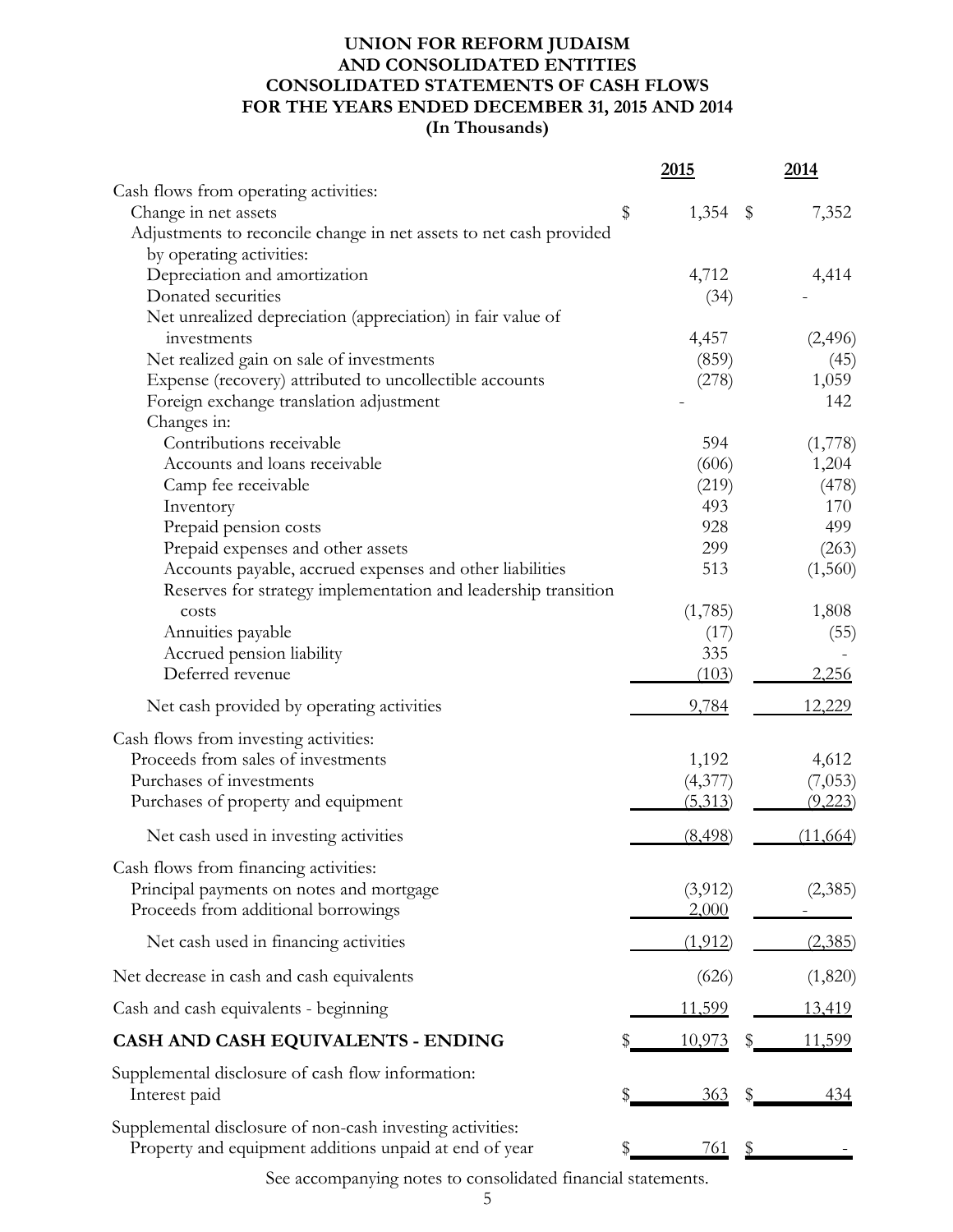# **NOTE 1. SUMMARY OF SIGNIFICANT ACCOUNTING POLICIES**

### Organization and basis of presentation

The Union for Reform Judaism ("URJ") builds community at every level—from the way we collaborate with congregations, organizations, and individuals to how we make connections across North America to advance contemporary and inclusive Jewish life. Providing vision and voice to transform the way people connect to Judaism, we help congregations stay relevant and innovative, motivate more young Jews to embrace Jewish living, agitate for a more progressive society, and foster meaningful connections to Israel.

The URJ has grown into the largest and most powerful force in North American Jewish life, with nearly 900 member congregations and work that inspires, connects and educates millions of people. Our legacy, reach, leadership, and vision mean that we can unite thousands of years of tradition with a modern, evolving Judaism to strengthen Jewish communities today and for future generations.

The URJ is an Ohio corporation that was founded in Cincinnati, Ohio, in 1873 as the Union of American Hebrew Congregations ("UAHC"). In November 2003, the UAHC's name was changed to the Union for Reform Judaism.

The URJ and its consolidated affiliates are exempt from federal income taxes under Section 501  $(c)(3)$ of the Internal Revenue Code and from state and local taxes under comparable laws when applicable. Activities of the URJ in Canada are carried out through related corporations that are either Canadian registered charities or otherwise exempt from income tax in Canada.

The URJ's consolidated financial statements are presented in thousands of dollars.

### Basis of accounting

The consolidated financial statements of the URJ have been prepared using the accrual basis of accounting and conform to accounting principles generally accepted in the United States of America ("U.S. GAAP") as applicable to not-for-profit organizations.

### Functional allocation of expenses

The costs of providing programs and other activities have been summarized on a functional basis in the accompanying consolidated statements of activities. Accordingly, certain costs have been allocated by management, using appropriate measurement methodologies, among the program services, management and general, fundraising and membership development areas.

### Use of estimates

The preparation of consolidated financial statements in conformity with U.S. GAAP requires management to make estimates and assumptions that affect the reported amounts of assets, liabilities, revenues and expenses, as well as disclosure of contingent assets and liabilities. Actual results may differ from those estimates.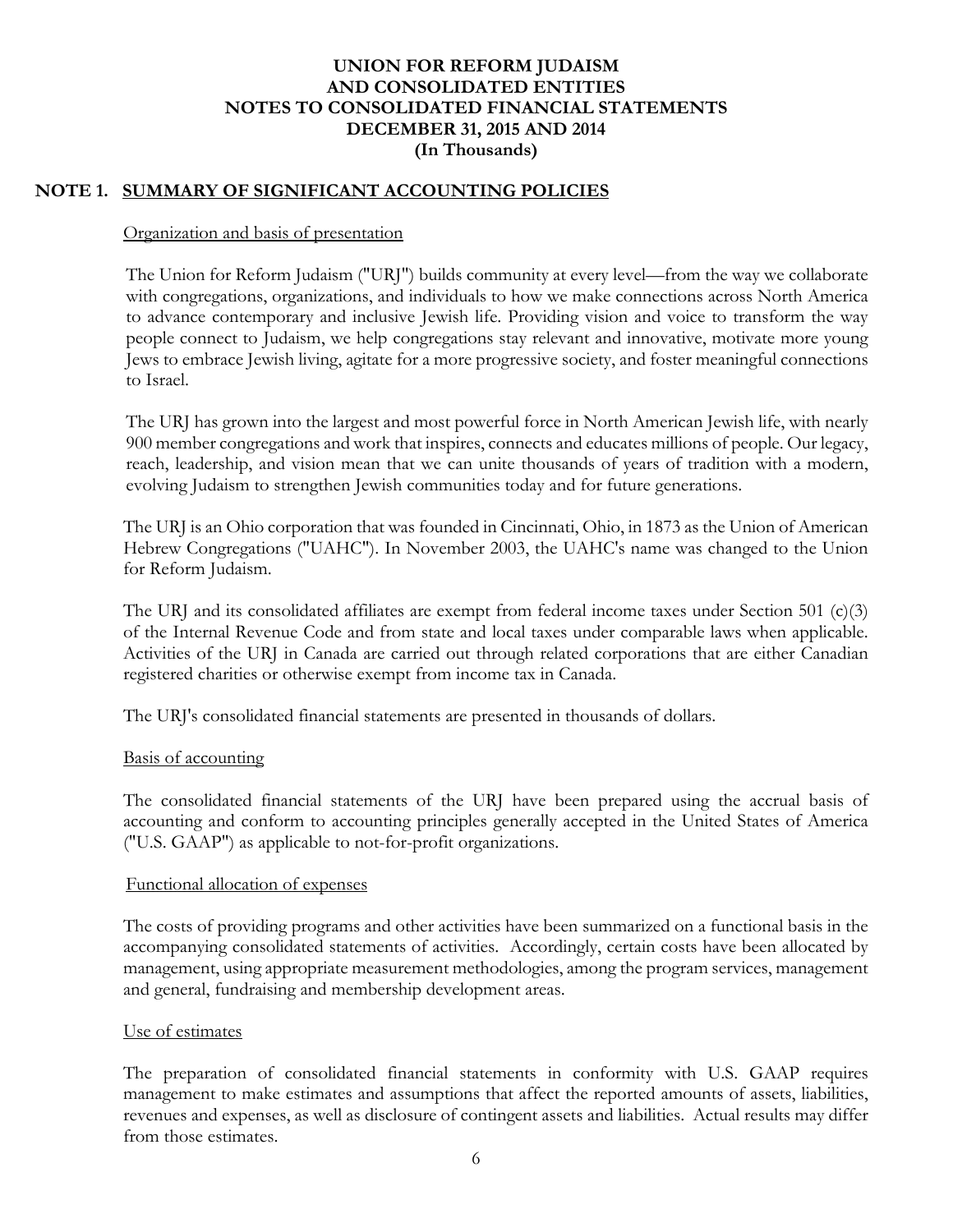# **NOTE 1. SUMMARY OF SIGNIFICANT ACCOUNTING POLICIES (CONTINUED)**

#### **Reclassifications**

Certain amounts in the prior year consolidated financial statements have been reclassified to conform to the current year presentation. These reclassification adjustments had no effect on the URJ's previously reported change in net assets.

### Cash and cash equivalents

For financial reporting purposes, the URJ considers all highly liquid investments with maturities of three months or less when purchased to be cash equivalents. Cash equivalents and certificates of deposit considered to be part of the investment portfolio are reflected as investments in the accompanying consolidated financial statements.

### Membership dues

The congregational members of the URJ have agreed to assess themselves in order to provide financial support to the URJ and the Hebrew Union College - Jewish Institute of Religion (the "HUC-JIR"), a separate corporation. The URJ and the HUC-JIR have agreed on an allocation of the amounts received by the URJ and HUC-JIR of 56% and 44%, respectively.

The Maintenance of Union Membership ("MUM") system was the system of calculation guidelines used for many years to determine the proportional dues payable from each congregation to the URJ. It was based on a formula that included calculation based on certain of the congregations' expenses and their number of member households.

In November 2015, the membership of the URJ voted to adopt a new system, called the Reform Movement Affiliation Commitment ("RMAC"), which would respond to the current fiscal concerns of congregations and be designed to be simple, fair, predictable, and transparent. Under the approved plan, which is effective starting January 1, 2016, congregations will be asked to contribute 4% of their adjusted operating revenues. As in the past, congregations may request adjustments to their RMAC based on financial hardship. Staff will meet with congregation representatives to agree such adjustments in accordance with policies set by the Membership Committee of the board.

## **Receivables**

Contributions receivable are reported at the outstanding unpaid principal balances, reduced by an allowance for uncollectible contributions and net present value calculation. The URJ estimates its doubtful accounts based on historical bad debt, factors related to specific donors' ability to pay and current economic trends. The URJ writes off contributions receivable against the allowance when a balance is determined to be uncollectible.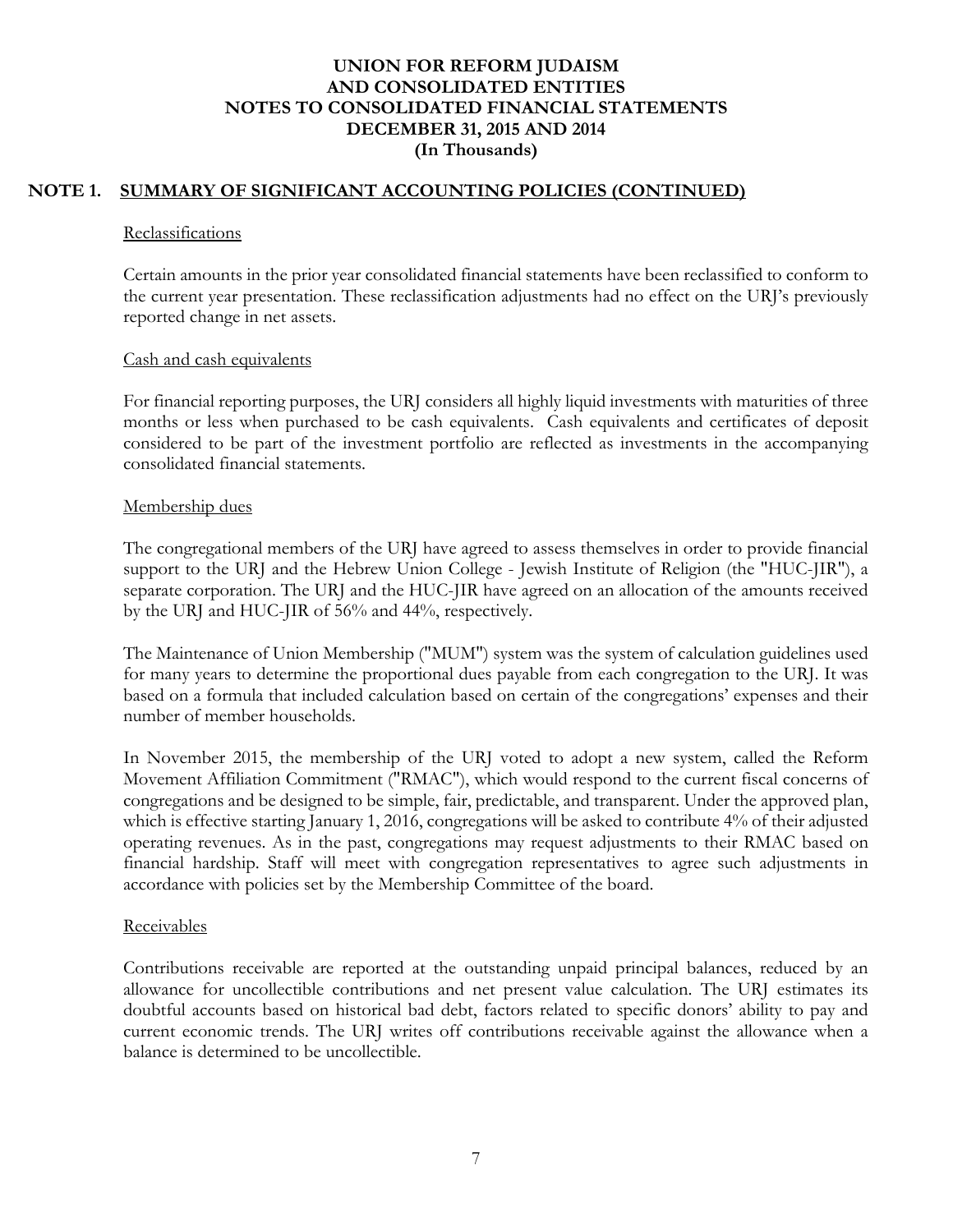### **NOTE 1. SUMMARY OF SIGNIFICANT ACCOUNTING POLICIES (CONTINUED)**

#### Receivables (continued)

Dues receivable, accounts and loans receivable, and camp fee receivable are recorded at net realizable value, which consists of the carrying amount less the allowance for doubtful accounts. The URJ maintains an allowance for doubtful accounts for estimated losses resulting from the inability of individuals or organizations to make required payments. The URJ considers the following factors when determining the collectibility of specific accounts: past transaction history, current economic trends and changes in payment terms. If the financial conditions of the individual or organization were to deteriorate, adversely affecting their ability to make payments, additional allowances may be required. Based on management's assessment, the URJ provides for estimated uncollectible amounts through a charge to earnings and credit to valuation allowance. Balances that remain outstanding after the URJ has made reasonable collection efforts are written off through a charge to the valuation allowance and credit to the receivable.

### **Investments**

Investments are reported at fair value. Fair value is the price that would be received to sell an asset or paid to transfer a liability in an orderly transaction between market participants at the measurement date. See Note 2 for a discussion of fair value measurements.

Donated securities are reported at their fair values as determined on the dates of donation.

Investment transactions are recorded on a trade-date basis. Realized gains or losses on investments are determined by comparison of the average cost of acquisition to proceeds at the time of disposition. The earnings from dividends and interest are recognized when earned.

Investment expenses include the services of bank trustees, investment managers and custodians. The balances of investment management fees disclosed in Note 2 are those specific fees charged by the URJ's various managers during the years ended December 31, 2015 and 2014; however, they do not include those fees that are embedded in various other investment accounts and transactions.

The URJ records bequest income and the beneficial interest in perpetual trusts at the time it has an established right to such resources and can estimate the eventual proceeds.

### Property and equipment

Property and equipment are reported at their original costs or at their fair values on the dates of donation. Depreciation is provided over the estimated useful lives of these assets, which range from three to 40 years. Likewise, leasehold improvements are amortized over the shorter of the term of the underlying leases or useful life of the improvement. Depreciation and amortization are calculated using the straightline method.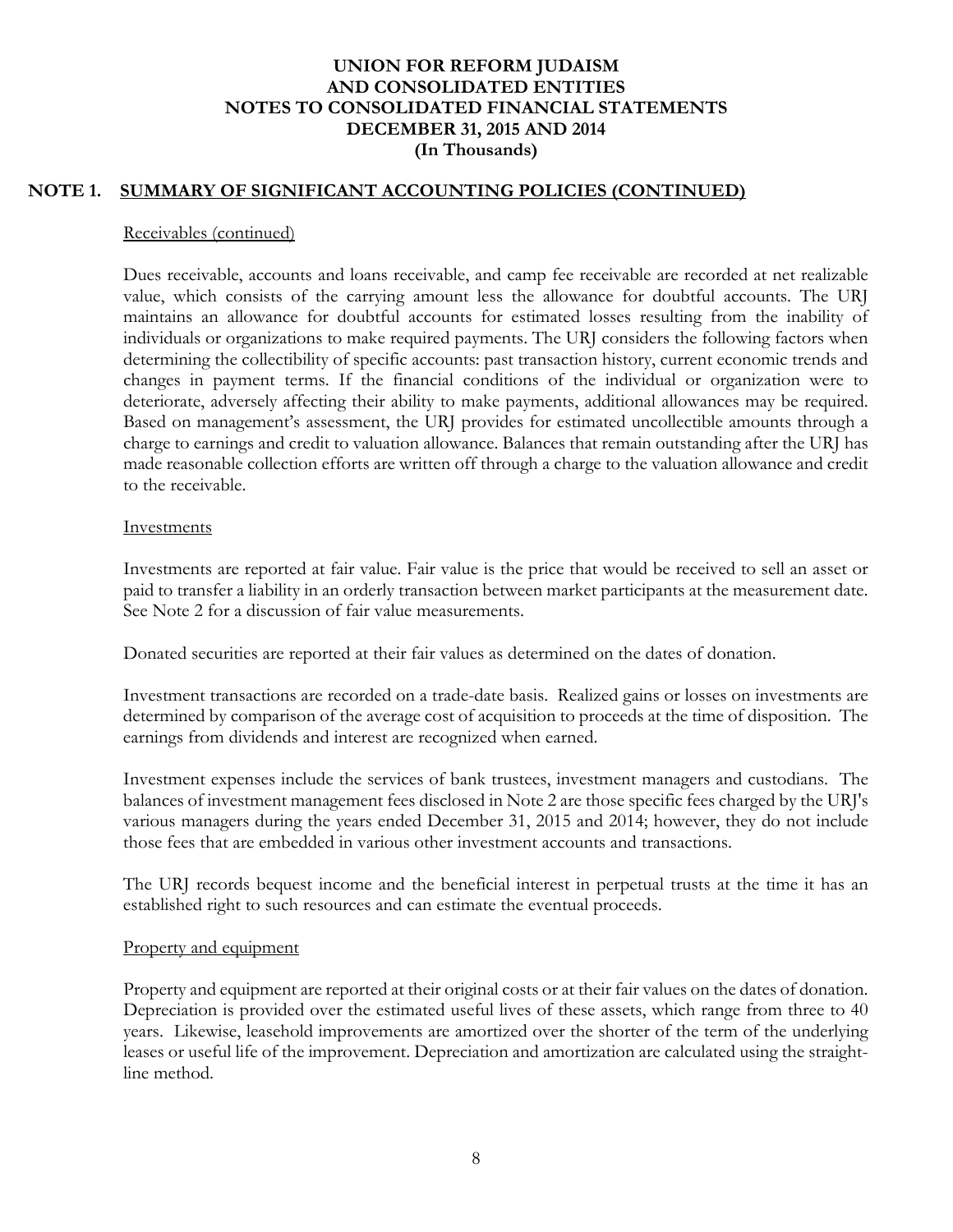# **NOTE 1. SUMMARY OF SIGNIFICANT ACCOUNTING POLICIES (CONTINUED)**

### Impairment of long-lived assets

The URJ evaluates its long-lived assets for impairment in accordance with the guidelines of Financial Accounting Standards Board Accounting Standards Codification ("FASB ASC") 360, *Property, Plant and Equipment*. If this evaluation indicates that an impairment loss should be recognized, the URJ will charge operations for the estimated impairment loss in the period determined. No impairment charges were required during the years ended December 31, 2015 and 2014.

## **Goodwill**

Costs of net assets in purchased organizations in excess of the underlying fair value of net assets at dates of acquisition are recorded as goodwill and assessed annually for impairment. Losses due to impairment are to be recognized in earnings in the period impaired. Management has determined that there was no impairment of goodwill during the years ended December 31, 2015 and 2014.

### **Inventory**

Inventory consists of publications, music, and camp supplies that are valued at the lower of cost or market value, using the first-in, first-out method. The URJ estimates the lower of cost or market value of inventory by adjusting the unit cost instead of maintaining an overall reserve for obsolescence. As discussed in the Notes to the Consolidated Financial Statements of December 31, 2014, the URJ decided, as part of its new strategy, to exit its books and music division and sell the related inventory. The sale of the inventory occurred in June 2015.

### Net assets

Net assets are classified as unrestricted, temporarily restricted or permanently restricted, in accordance with donor-imposed restrictions or lack thereof. Each of these three classes of net assets is displayed in the accompanying consolidated financial statements, and the amounts of changes in each of these classes of net assets are displayed in the accompanying consolidated statements of activities.

Unrestricted net assets represent those resources that are not subject to donor restriction. The board of trustees has designated a portion of net assets to serve as an endowment of the URJ to provide reserves for programs and operations.

Temporarily restricted net assets represent those resources that are subject to the requirements of the Ohio Uniform Prudent Management of Institutional Funds Act ("UPMIFA"), the use of which has been restricted by donors or state law to specific purposes and/or the passage of time. When a restriction expires, that is, when a stipulated time restriction ends, a purpose restriction is accomplished, or assets are appropriated, temporarily restricted net assets are reclassified as unrestricted and reported in the accompanying consolidated statements of activities as "Net assets released from restrictions."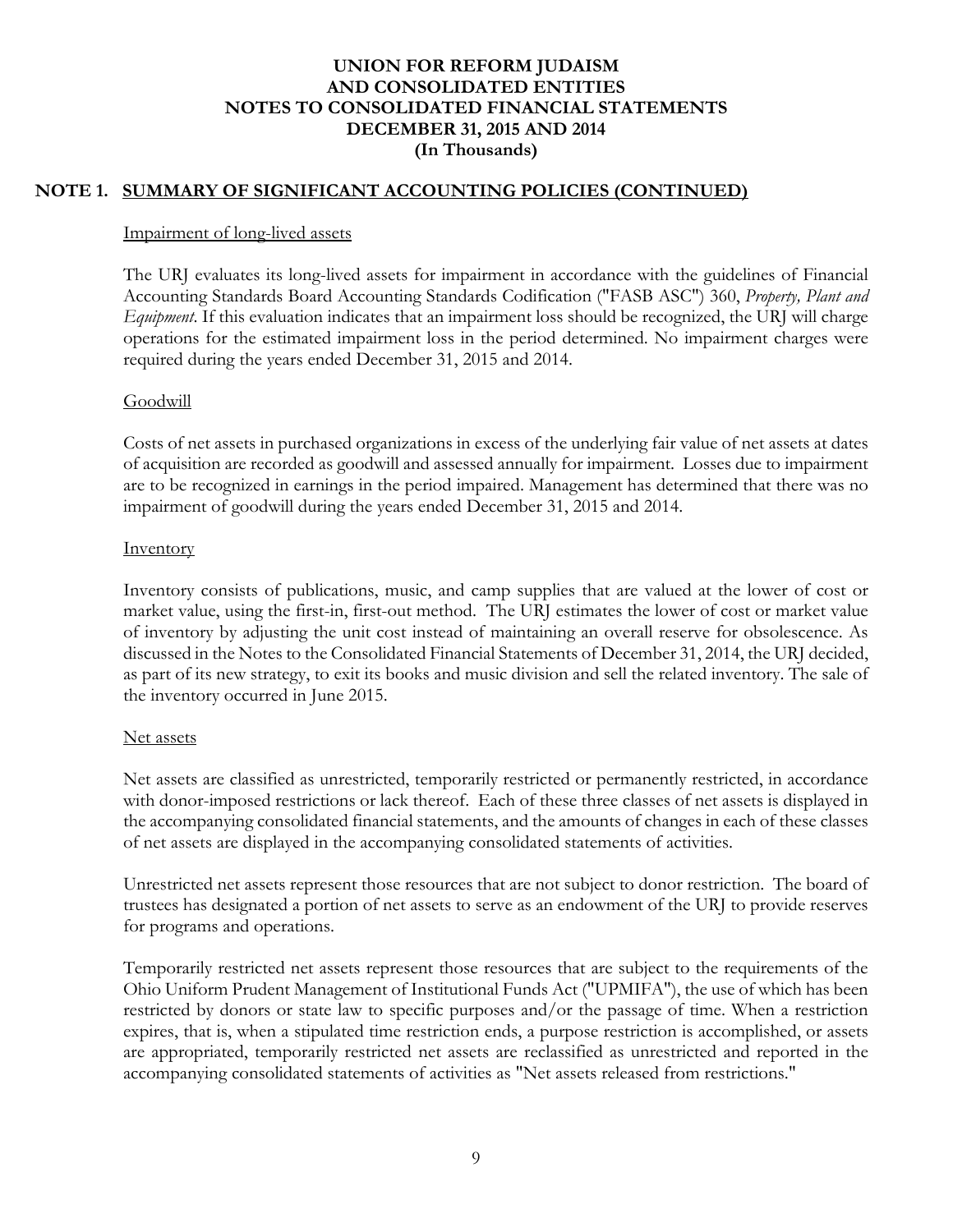# **NOTE 1. SUMMARY OF SIGNIFICANT ACCOUNTING POLICIES (CONTINUED)**

### Net assets (continued)

Permanently restricted net assets represent those resources subject to donor-imposed stipulations that they be maintained permanently by the URJ. The purposes for which the income and net capital appreciation arising from the underlying assets may be used depends on the wishes of those donors. Under the terms of UPMIFA, those earnings are classified as temporarily restricted in the accompanying consolidated statements of activities, pending appropriation by the board of trustees.

### Contributions and pledges

Contributions are recorded as revenue upon the receipt of cash or unconditional pledges. Contributions are considered available for unrestricted use, unless specifically restricted by the donor. Conditional contributions are recorded when the specified conditions have been met.

The URJ reports contributions in the temporarily or permanently restricted net asset category if they are received with donor stipulations or time considerations as to their use. When a donor's restriction is met, that is, when a stipulated time restriction ends or the purpose of the restriction is accomplished, temporarily restricted net assets are reclassified to unrestricted net assets and reported in the accompanying consolidated statements of activities as "Net assets released from restrictions."

The URJ is either the beneficiary or trustee of several irrevocable split-interest agreements. Contribution revenue for split-interest agreements is recognized at the date the agreement is established, net of the liability recorded for the present value of the estimated future payments to be made to the respective donors and/or beneficiaries. The contribution is recognized as unrestricted revenue if the donor does not restrict the use of the assets contributed to the URJ, and neither the agreement nor state law requires the assets received by the URJ to be invested until the income beneficiary's death. If either of these situations exists, the contribution portion of the split-interest agreements is recognized as a temporarily restricted contribution (see Note 3).

### Program fees

Program fees consist of amounts charged to individuals or groups who participate in the numerous programs offered by the URJ, such as the summer camps and other programs listed in Note 10.

### Rental income

The URJ rents office space to affiliates. Rental income is recognized on the straight-line method of accounting required by U.S. GAAP, under which contractual rent payment increases are recognized evenly over the lease term.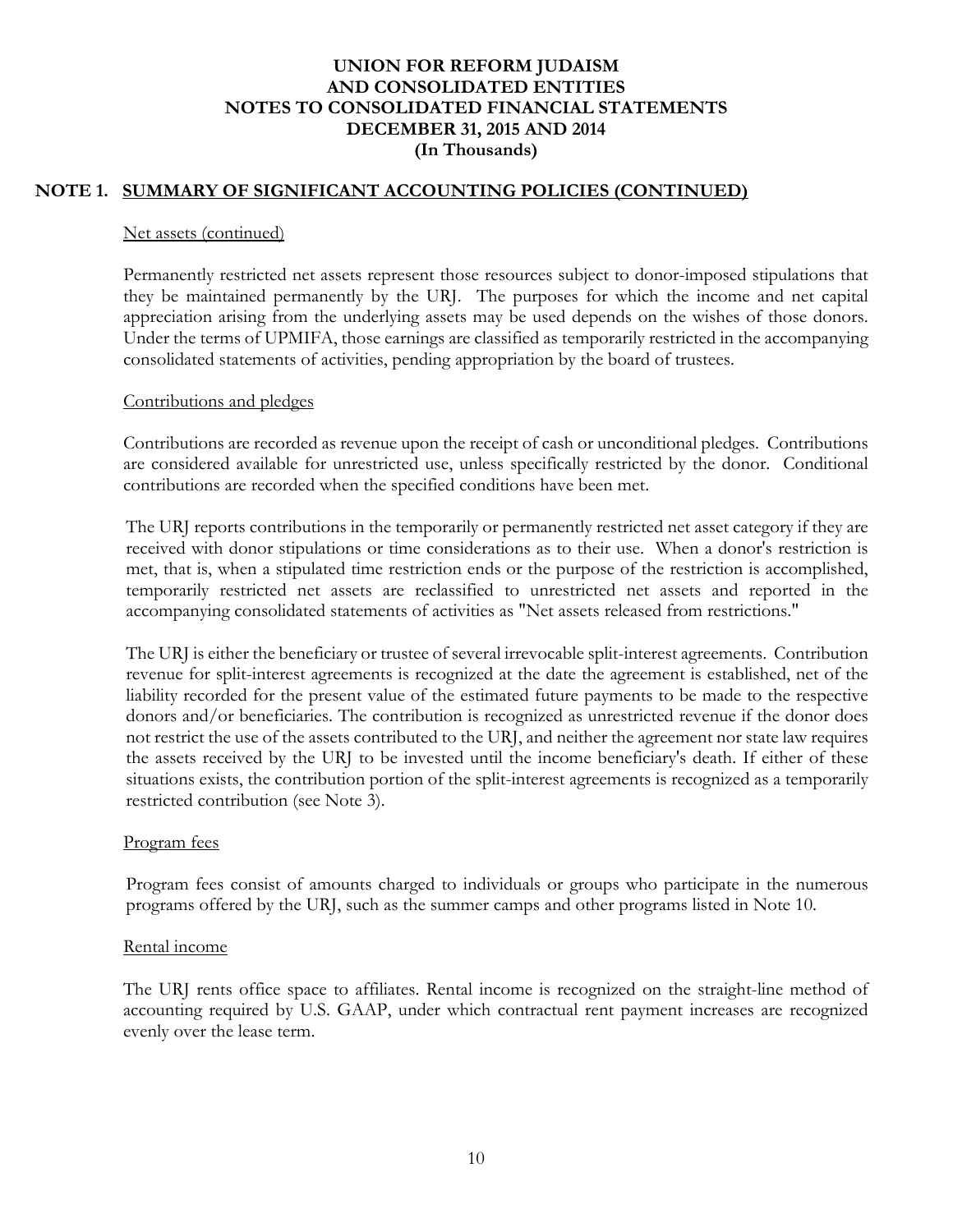# **NOTE 1. SUMMARY OF SIGNIFICANT ACCOUNTING POLICIES (CONTINUED)**

#### Foreign currency translation

Substantially all assets and liabilities of foreign operations are translated at year-end exchange rates; public support and revenues and expenses are translated at the average exchange rates during the year. Translation adjustments for such assets and liabilities are accumulated separately as part of net assets. Gains and losses from foreign currency translations are included in the accompanying consolidated statements of activities.

### Deferred revenue

Revenues from camp activities are reported in the period in which the program is conducted. The portion applicable to subsequent periods is reported as deferred revenue until earned.

### Measure of operations

The URJ includes in its definition of operations all revenues and expenses that are an integral part of its programs and supporting activities, including an authorized investment allocation.

### Income tax uncertainties

The URJ is subject to the provisions of FASB ASC 740, *Income Taxes,* relating to accounting and reporting for uncertainty in income taxes. Due to its general tax-exempt status, FASB ASC 740 has not had, and is not anticipated to have, a material impact on the URJ's consolidated financial statements.

### Subsequent events

The URJ has evaluated all material subsequent events through July 13, 2016, the date that these consolidated financial statements were available to be issued.

## **NOTE 2. FAIR VALUE MEASUREMENTS**

FASB ASC 820, *Fair Value Measurement*, establishes a three-level valuation hierarchy of fair value measurements. These valuation techniques are based upon observable and unobservable inputs. Observable inputs reflect market data obtained from independent sources, while unobservable inputs reflect market assumptions.

The three levels of the fair value hierarchy under FASB ASC 820 are described as follows:

 Level 1: Valuations are based on observable inputs that reflect quoted market prices in active markets for identical assets and liabilities at the reporting date.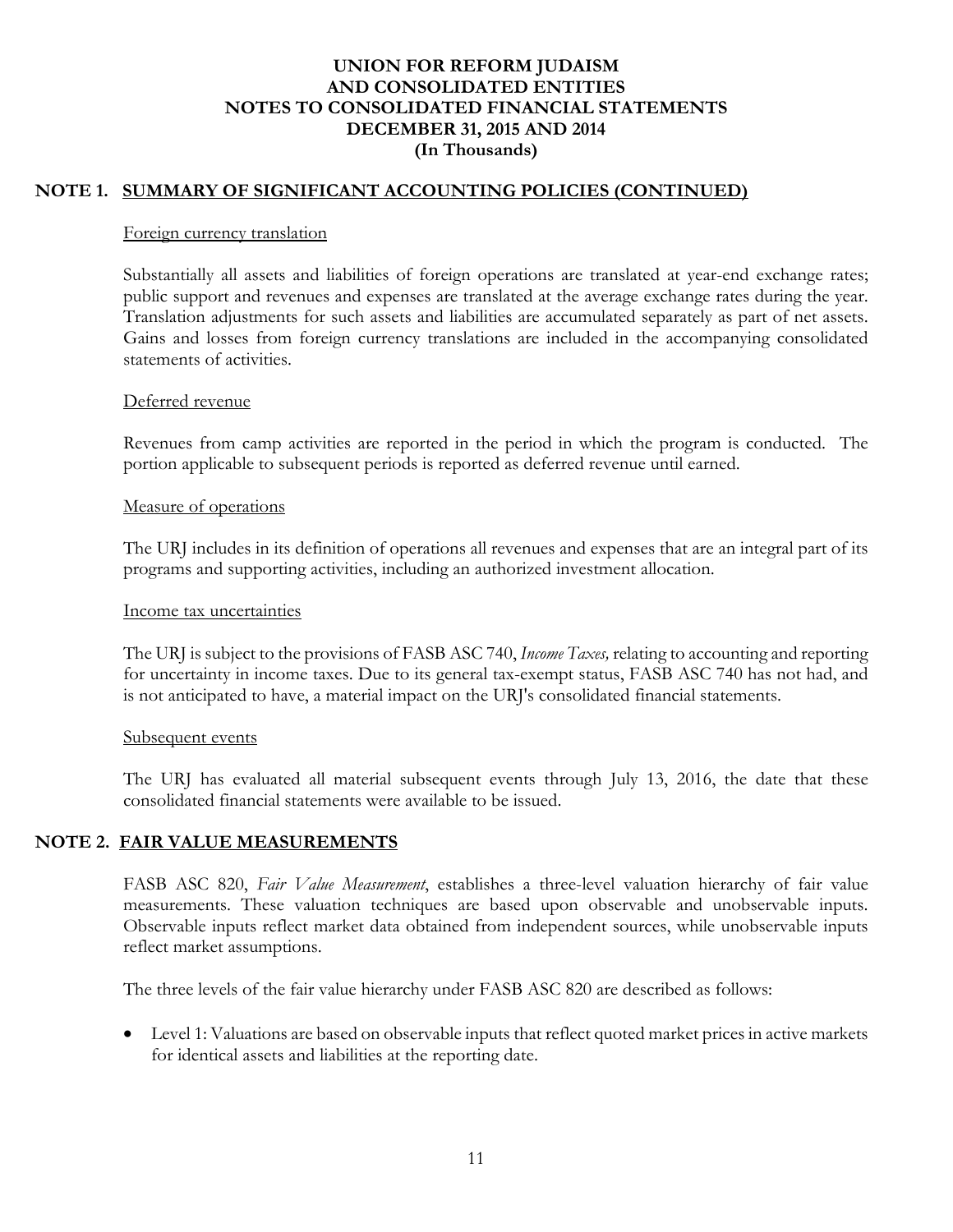### **NOTE 2. FAIR VALUE MEASUREMENTS (CONTINUED)**

- Level 2: Valuations are based on (i) quoted prices for similar assets or liabilities in active markets, or (ii) quoted prices for identical or similar assets or liabilities in markets that are not active, or (iii) pricing inputs other than quoted prices that are directly or indirectly observable at the reporting date. If the asset or liability has a specified (contractual) term, the Level 2 input must be observable for substantially the full term of the asset or liability.
- Level 3: Valuations are determined based on pricing inputs that are unobservable and include situations where (i) there is little, if any, market activity for the asset or liability or (ii) the underlying investments cannot be independently valued, or cannot be immediately redeemed at or near the fiscal year end.

The classification of investments in the fair value hierarchy is not necessarily an indication of the risks, liquidity, or degree of difficulty in estimating the fair value of each investment's underlying assets and liabilities.

Assets and liabilities measured at fair value are based on one or more of three valuation techniques identified in the tables below. The valuation techniques are as follows:

- (a) *Market approach*. Prices or other relevant information generated by market transactions involving identical or comparable assets or liabilities;
- (b) *Cost approach*. Amount that would be required to replace the service capacity of an asset (replacement cost); and
- (c) *Income approach*. Techniques to convert future amounts to a single present amount based on market expectations (including present value techniques, option-pricing and excess earnings models).

The following tables summarize the URJ's investments measured at fair value on a recurring basis, categorized by U.S. GAAP's valuation hierarchy as of December 31, 2015 and 2014:

|                                   | Level 1:                |                   |                          |                   |                          |
|-----------------------------------|-------------------------|-------------------|--------------------------|-------------------|--------------------------|
|                                   | Quoted Prices in        | Level 2:          |                          |                   |                          |
|                                   | Active Markets for      | Significant Other | Level 3: Significant     | Total at December | Valuation                |
| Description                       | <b>Identical Assets</b> | Observable Inputs | Unobservable Inputs      | 31, 2015          | Technique                |
| Cash (included in investments)    | 1,648                   | $\sim$            | $\overline{\phantom{0}}$ | 1,648             | (a)                      |
| Certificates of deposit (included |                         |                   |                          |                   |                          |
| in investments)                   | 807                     |                   |                          | 807               | $\left( \text{a}\right)$ |
| Mutual funds – bond funds         | 26,037                  |                   |                          | 26,037            | (a)                      |
| Mutual funds – equity funds       | 58,961                  |                   |                          | 58,961            | (a)                      |
| Equities                          | 382                     |                   |                          | 382               | $\left( \text{a}\right)$ |
| Bonds and other                   | 118                     |                   |                          | 118               | $\left( \text{a}\right)$ |
| Beneficial interest in trust      |                         |                   | 844                      | 844               | (a)                      |
| Total                             | 87,953                  |                   | 844                      | 88,797            |                          |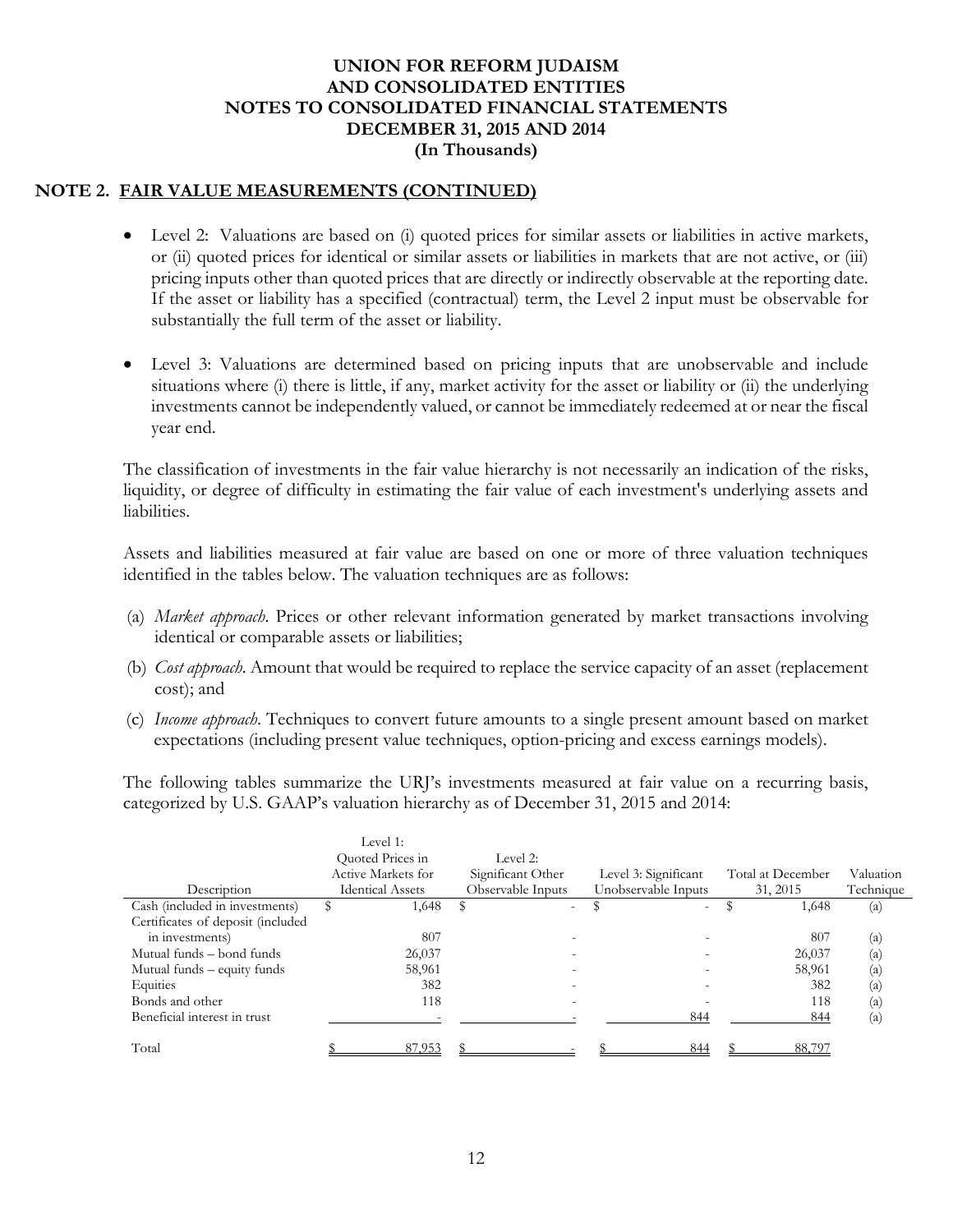### **NOTE 2. FAIR VALUE MEASUREMENTS (CONTINUED)**

| Level 1:                |                   |                          |                   |                          |
|-------------------------|-------------------|--------------------------|-------------------|--------------------------|
| Quoted Prices in        | Level 2:          |                          |                   |                          |
| Active Markets for      | Significant Other | Level 3: Significant     | Total at December | Valuation                |
| <b>Identical Assets</b> | Observable Inputs | Unobservable Inputs      | 31, 2014          | Technique                |
| \$<br>610               | $\sim$            | $\overline{\phantom{0}}$ | 610               | (a)                      |
|                         |                   |                          |                   |                          |
| 1,753                   |                   |                          | 1,753             | (a)                      |
| 17,427                  |                   |                          | 17,427            | $\left( \text{a}\right)$ |
| 67,963                  |                   |                          | 67,963            | $\left( \text{a}\right)$ |
| 368                     |                   |                          | 368               | $\left( \text{a}\right)$ |
| 165                     |                   |                          | 165               | (a)                      |
|                         |                   | 890                      | 890               | (a)                      |
|                         |                   |                          |                   |                          |
| 88,286                  |                   | 890                      | 89.176            |                          |
|                         |                   |                          |                   |                          |

The following are descriptions of the valuation methodologies used for assets measured at fair value. There have been no changes in the methodologies used at December 31, 2015 and 2014:

Certificates of deposit are valued at fair value as determined by the custodian.

Mutual funds are valued at quoted market prices, which represent the net asset value of the securities held in such funds.

Equities and bonds are valued at the market value based on quoted market prices, when available, or market prices provided by recognized broker-dealers or fund managers.

### Other fair value disclosures

The amounts included in the consolidated statements of financial position for cash and cash equivalents, contributions, camp fees, and other receivables, accounts payable, accrued expenses and other liabilities, and annuities payable approximate fair value due to the short-term nature of these instruments. The fair values of notes payable are approximately equal to their carrying values, which have been estimated based upon the current rates offered to the URJ for debt of the same or similar types and remaining maturities of the outstanding debt instruments.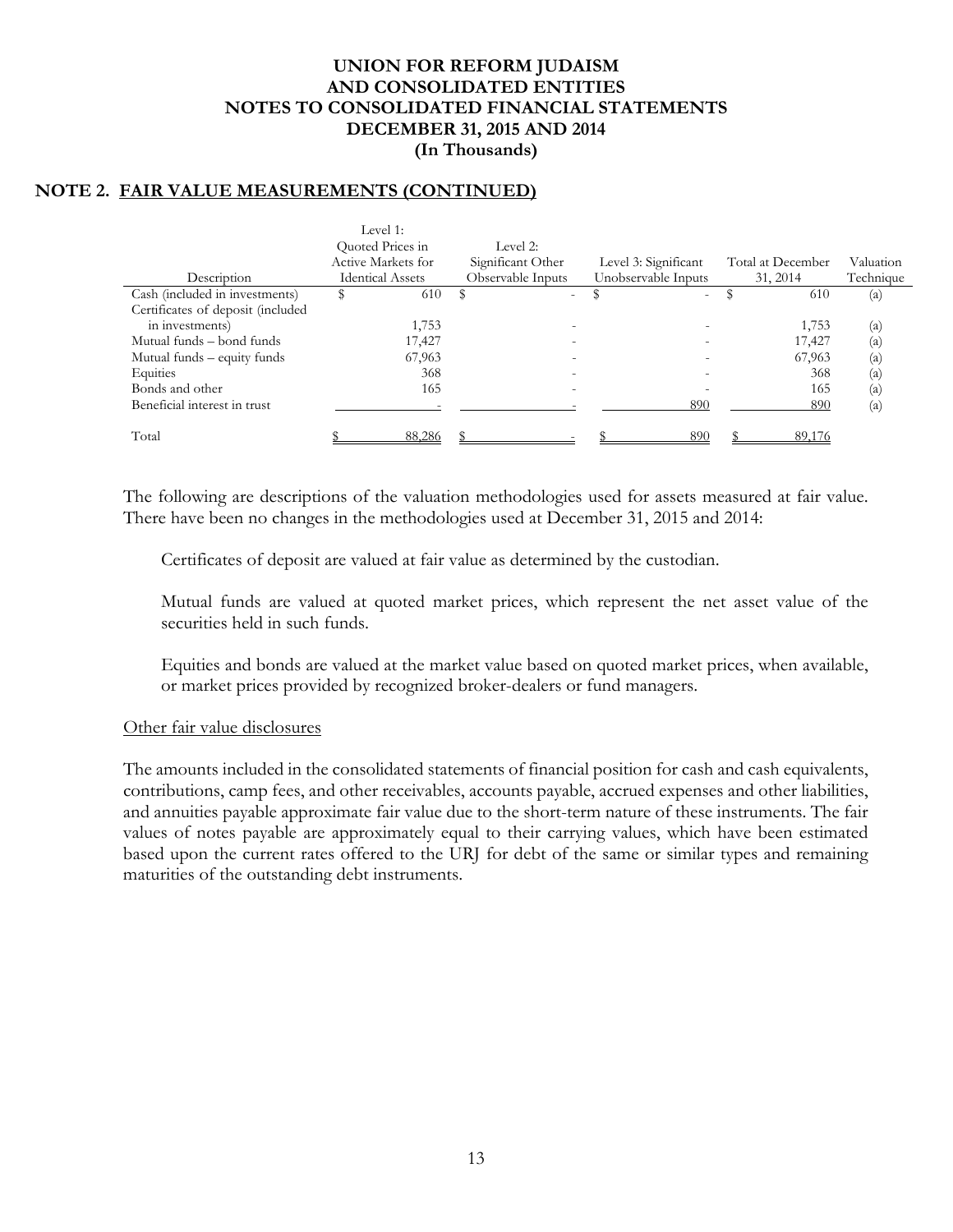# **NOTE 2. FAIR VALUE MEASUREMENTS (CONTINUED)**

#### Investments

For the years ended December 31, 2015 and 2014, investment return (net of fees of \$58 and \$55, respectively) consisted of the following:

|                                                                            | Year Ended December 31, 2015 |                   |    |                           |   |                  |  |
|----------------------------------------------------------------------------|------------------------------|-------------------|----|---------------------------|---|------------------|--|
|                                                                            |                              | Unrestricted      |    | Temporarily<br>Restricted |   | Total            |  |
| Interest and dividends<br>Net realized and unrealized losses               | \$                           | 1,539<br>(1, 422) | \$ | 1,626                     | S | 3,165<br>(3,599) |  |
| Investment return (loss)<br>Investment returns applicable to spending rate |                              | 117<br>2,110      |    | (551)                     |   | (434)<br>2,110   |  |
| Investment loss in excess of<br>authorized spending rate                   |                              |                   |    | 351                       |   |                  |  |

|                                                                     | Year Ended December 31, 2014 |                |                      |                |   |                |  |
|---------------------------------------------------------------------|------------------------------|----------------|----------------------|----------------|---|----------------|--|
|                                                                     |                              | Unrestricted   | Temporarily<br>Total |                |   |                |  |
| Interest and dividends<br>Net realized and unrealized gains         | \$                           | 1,686<br>1,072 | \$                   | 1,818<br>1,469 | S | 3,504<br>2,541 |  |
| Investment return<br>Investment returns applicable to spending rate |                              | 2,758<br>1,385 |                      | 3,287          |   | 6,045<br>1,385 |  |
| Investment return in excess of<br>authorized spending rate          |                              | -37            |                      | 3.28           |   | 4.660          |  |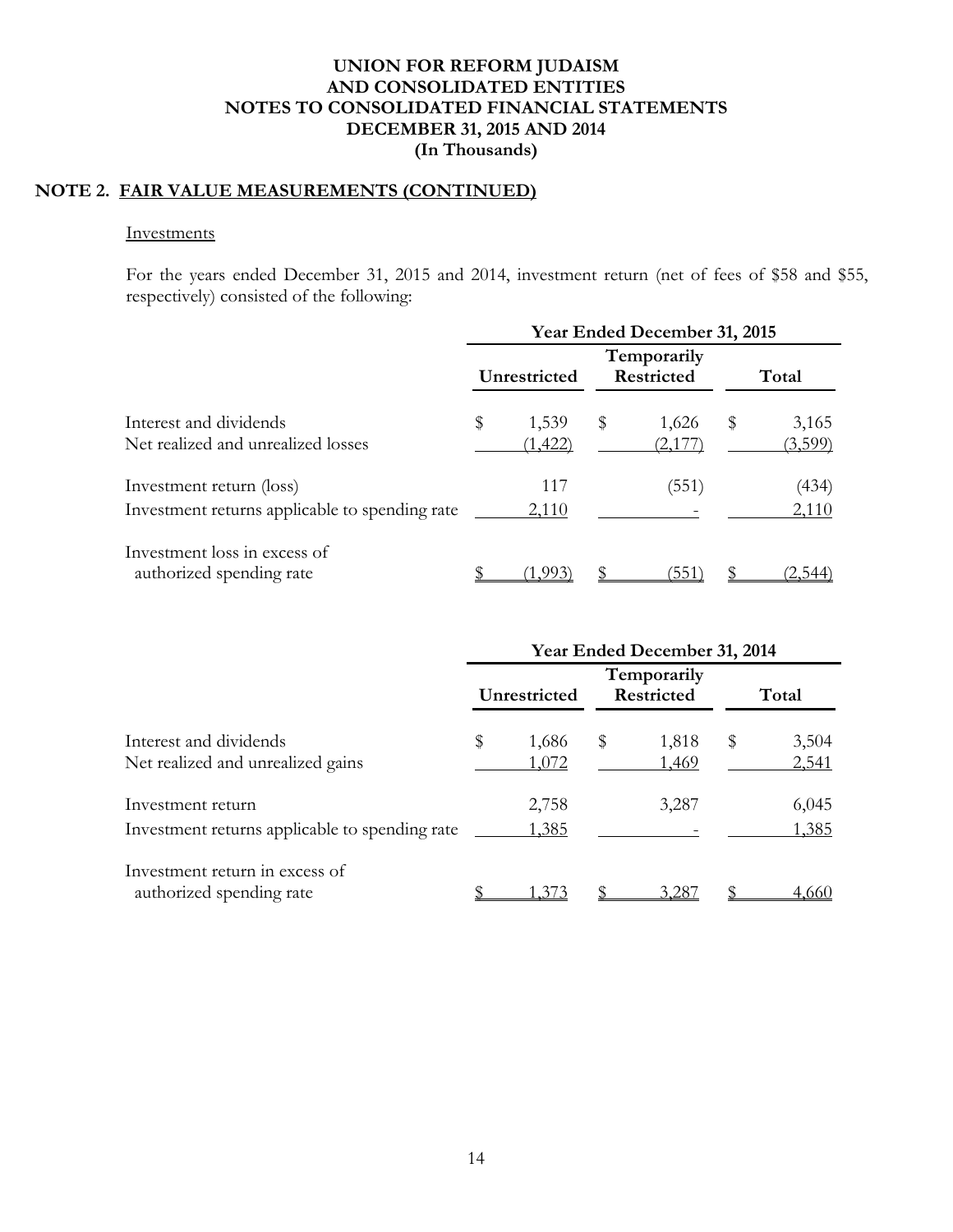### **NOTE 3. SPLIT-INTEREST AGREEMENTS**

The URJ's investments include deferred-giving vehicles subject to split-interest agreements. The different types of agreements currently maintained by the URJ are the charitable gift annuity, the charitable remainder annuity trust ("CRAT"), the charitable remainder unitrust ("CRUT"), and a pooled life income fund ("PLF").

- Charitable gift annuities are unrestricted irrevocable gifts under which the URJ agrees in turn to pay a life annuity to the donor or designated beneficiary. The contributed funds and the attendant liabilities immediately become part of the URJ's general assets and liabilities, subject to the URJ's maintaining an actuarial reserve.
- CRATS and CRUTS are time-restricted contributions not available to the URJ until after the death of the donor, who, while living, receives an annual payout from such trusts, based on a fixed percentage of the market value of the invested funds for the CRAT, or a fixed dollar amount for the CRUT.
- The PLF is composed of donations which are consolidated in a money market account. Contributors receive a pro rata share of the actual ordinary income of the fund until their deaths, at which point the donors' share of the assets becomes available to the URJ.

The URJ initially values deferred gifts of cash at face value and those of equity securities at fair value; these values are then actuarially discounted. Of the \$88,797 and \$89,176 recorded as investments in the accompanying consolidated statements of financial position at December 31, 2015 and 2014, respectively, \$106 and \$170 represents split-interest agreements. The associated estimated liabilities due to annuitants amounted to \$236 and \$253 at December 31, 2015 and 2014, respectively.

### **NOTE 4. RECEIVABLES**

#### Contributions receivable

At each year end, contributions receivable are due as follows:

|                                                                                        | December 31. |             |
|----------------------------------------------------------------------------------------|--------------|-------------|
|                                                                                        | <u> 2015</u> | <u>2014</u> |
| One year                                                                               | \$<br>4,883  | \$<br>3,470 |
| Two to five years                                                                      | 2,595        | 4,142       |
| Thereafter                                                                             | 205          | 664         |
|                                                                                        | 7,683        | 8,276       |
| Allowance for uncollectible contributions                                              | (383)        | (412)       |
| Reduction of pledges due in excess of one year<br>to present value, at a rate of $6\%$ | (333)        | (643)       |
|                                                                                        |              |             |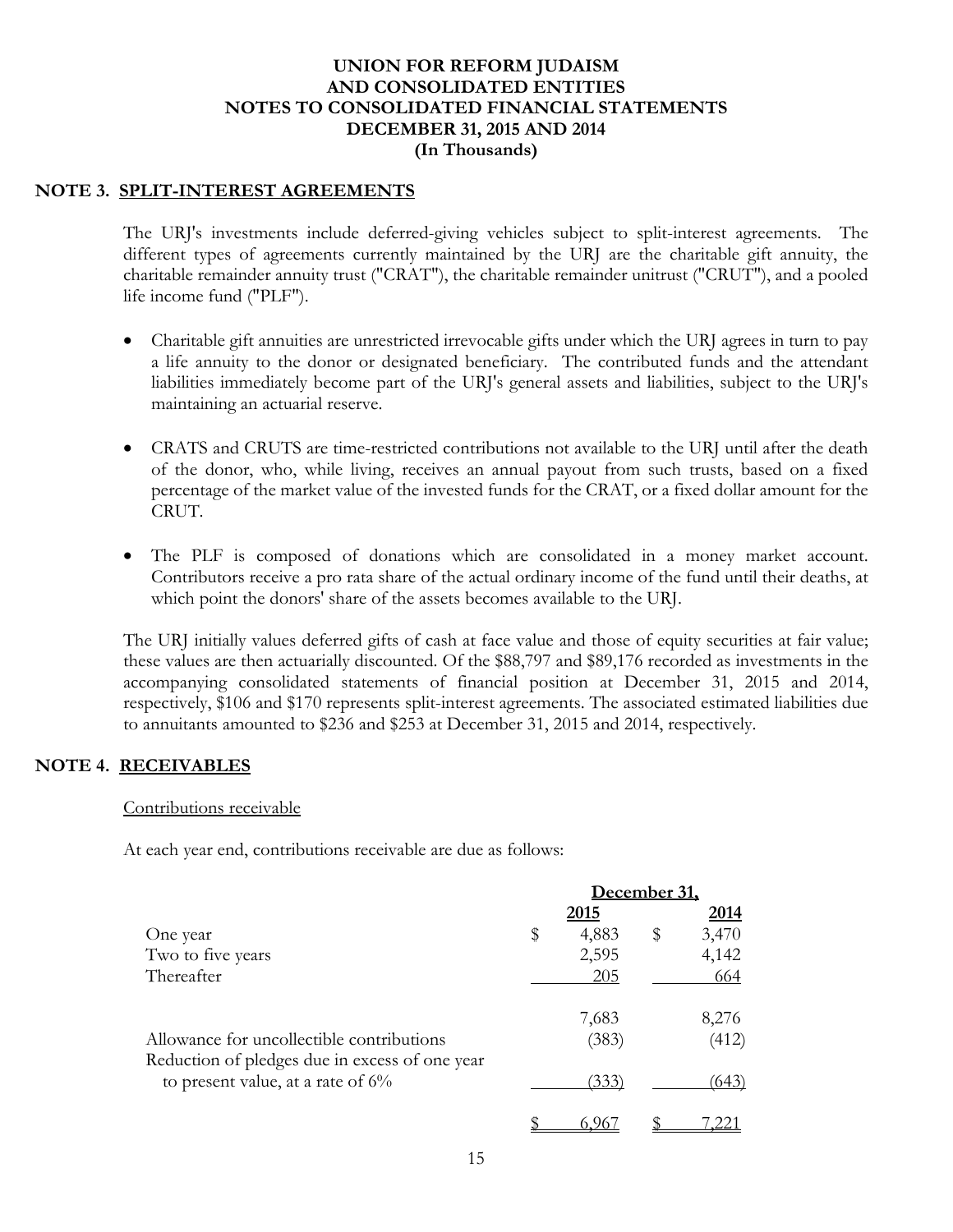### **NOTE 4. RECEIVABLES**

#### Contributions receivable (continued)

Approximately 52% of the contributions receivable balance at December 31, 2015, was derived from three donors. Approximately 28% of the contributions receivable balance at December 31, 2014, was derived from two donors.

### Dues receivable

At December 31, 2015 and 2014, dues receivable consisted of amounts due to the URJ from congregations. All amounts are due within one year. Based on management's past experience, \$5,200 and \$5,184 has been reserved for doubtful dues collections at December 31, 2015 and 2014, respectively.

#### Accounts and loans receivable

At December 31, 2015 and 2014, accounts and loans receivable consisted of amounts due to the URJ from employees, affiliates and unrelated parties for exchange-type transactions, such as support services (including administrative and facility expenses), and employee loans and advances. All amounts are due between 1 - 5 years. Based on management's past experience, \$33 and \$46 has been reserved for doubtful collections of accounts and loans receivable at December 31, 2015 and 2014, respectively. The amount due from affiliated organizations at December 31, 2015 and 2014, was \$369 and \$129 respectively (see Note 13).

#### Camp fee receivable

Camp fee receivable consisted of camp tuition for campers that registered for the summer 2016 and 2015 sessions as of December 31, 2015 and 2014, respectively. All camp tuition is initially recorded through camp fee receivable as deferred revenue upon registration and is realized as revenue when the applicable camp session commences. All amounts are due within one year. Based on management's past experience, \$54 has been reserved for doubtful collections of camp fee receivable at both December 31, 2015 and 2014.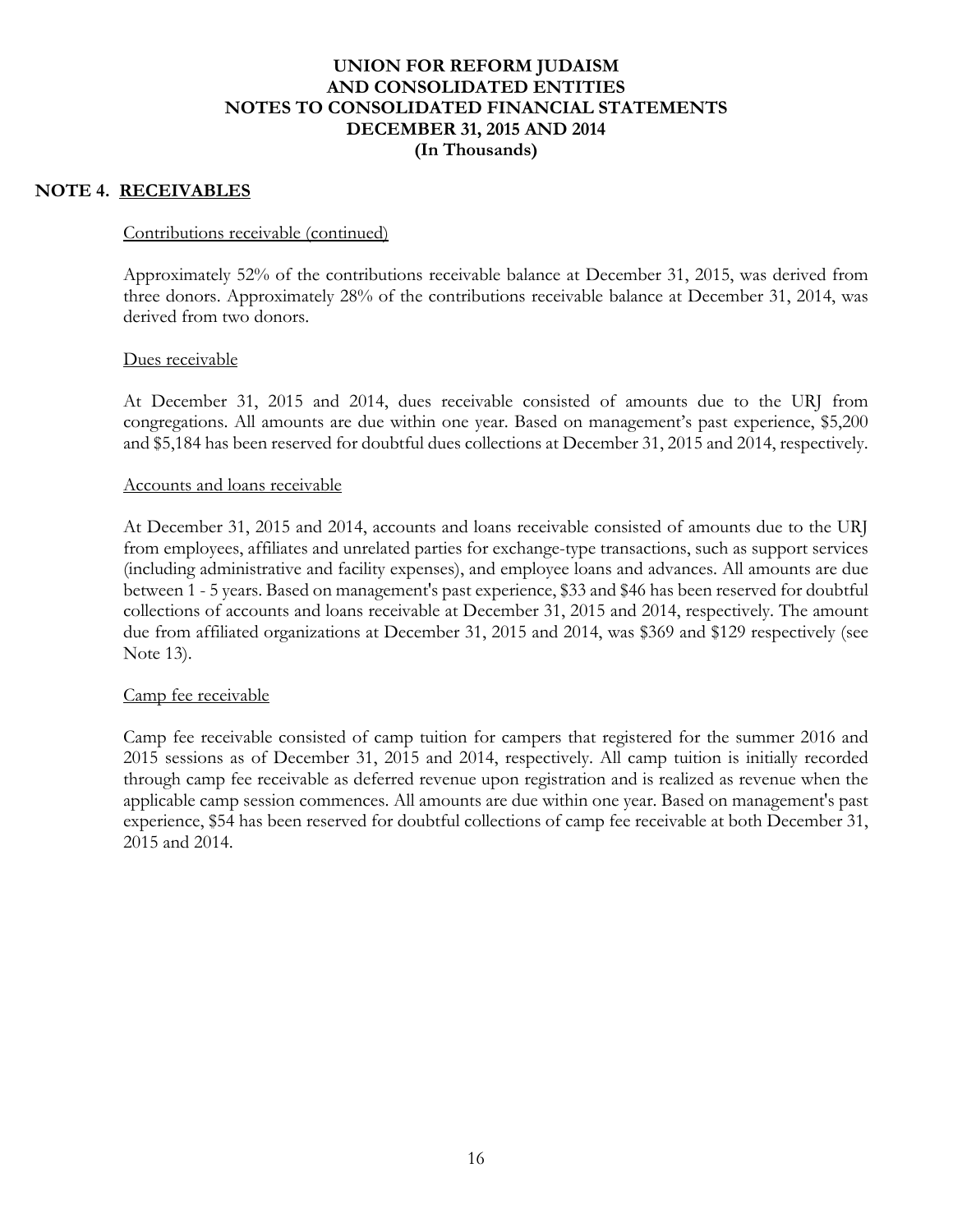### **NOTE 5. PROPERTY AND EQUIPMENT**

At each year end, property and equipment consisted of the following:

|                                                 |              | December 31, |
|-------------------------------------------------|--------------|--------------|
|                                                 | <u>2015</u>  | 2014         |
| Land                                            | \$<br>12,327 | 12,107<br>\$ |
| Building and improvements                       | 134,535      | 131,457      |
| Leasehold improvements                          | 750          | 750          |
| Furniture, fixtures, equipment, and other       | 12,424       | 12,220       |
| Camp vehicles and equipment                     | 1,271        | 1,060        |
|                                                 | 161,307      | 157,594      |
| Less: accumulated depreciation and amortization | (83,229)     | 78,517       |
|                                                 | 78,078       | 79,077       |
| Construction-in-progress                        | 2,941        | 580          |
|                                                 |              |              |

Depreciation and amortization expense for the years ended December 31, 2015 and 2014, was \$4,712 and \$4,414, respectively.

## **NOTE 6. RESERVES FOR STRATEGY IMPLEMENTATION AND LEADERSHIP TRANSITION COSTS**

The Reserves for Strategy Implementation and Leadership Transition were created by the board of trustees of the URJ to fund investments based on the new strategic plan, developed as part of the 2020 Vision. These investments included personnel restructuring and an exit from the URJ's books and music division with the sale of its inventory on June 15, 2015. The URJ's board approved use of boarddesignated funds to underwrite the reserve, as well as a transfer of the remaining balance of the previously created restructuring reserve, to establish the Strategic Implementation Reserve. The balances in these reserves at the end of December 31, 2015 and 2014, were \$616 and \$2,401 respectively.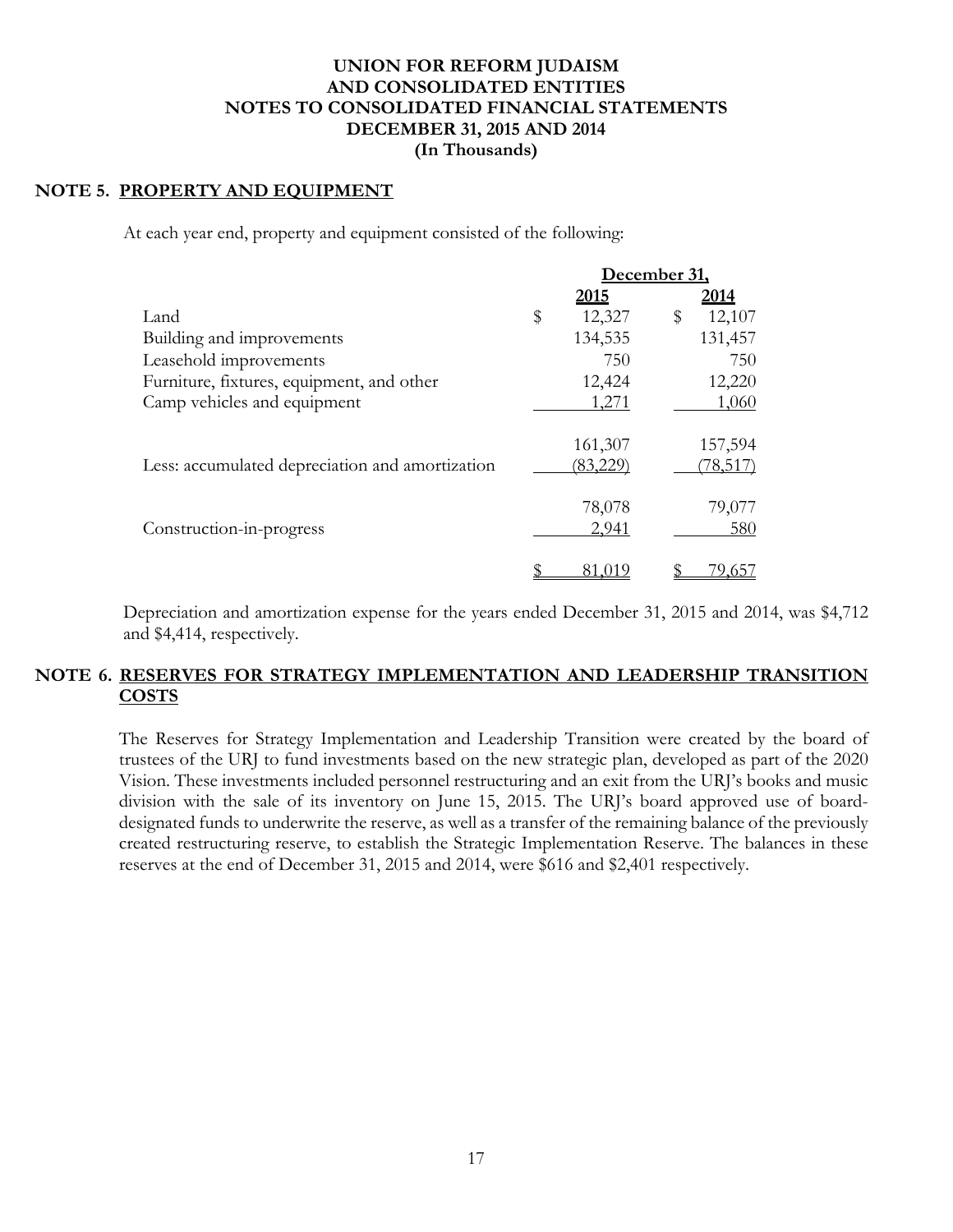# **NOTE 6. RESERVES FOR STRATEGY IMPLEMENTATION AND LEADERSHIP TRANSITION COSTS (CONTINUED)**

A summary of the strategy implementation and leadership transition costs recognized during the years ended December 31, 2015 and 2014, is as follows:

|                                       | Strategic<br>Implementation<br>Reserve | Restructuring<br>Reserve |       | Leadership<br>Transition<br>Reserve |      |    | Total   |  |
|---------------------------------------|----------------------------------------|--------------------------|-------|-------------------------------------|------|----|---------|--|
| Balance – January 1, 2014             | \$                                     | \$                       | 563   | \$                                  | 30   | \$ | 593     |  |
| Establishment of reserve<br>in $2014$ | 1,917                                  |                          |       |                                     |      |    | 1,917   |  |
| Payments in 2014                      |                                        |                          | (109) |                                     |      |    | (109)   |  |
| Transfer in 2014                      | 454                                    |                          | (454) |                                     |      |    |         |  |
| Balance – December 31,<br>2014        | 2,371                                  |                          |       |                                     | 30   |    | 2,401   |  |
| Payments in 2015                      | (1,766)                                |                          |       |                                     | (19) |    | (1,785) |  |
| Balance – December 31,<br>2015        | \$<br>605                              | \$                       |       |                                     | 11   | \$ | 616     |  |

## **NOTE 7. NOTES AND MORTGAGE PAYABLE**

At each year end, the URJ had the following notes and mortgage payable:

|                                                                                                                                                                                                                                                                                                                                                                                                                                                                                        | <u>December 31.</u> |               |      |       |
|----------------------------------------------------------------------------------------------------------------------------------------------------------------------------------------------------------------------------------------------------------------------------------------------------------------------------------------------------------------------------------------------------------------------------------------------------------------------------------------|---------------------|---------------|------|-------|
| <b>Camp Eisner</b>                                                                                                                                                                                                                                                                                                                                                                                                                                                                     |                     | <u> 2015 </u> | 2014 |       |
| Outstanding 6% debenture notes payable, held by various synagogues<br>and individuals. These notes were callable five years after issue and were due<br>June 1, 1999. Bondholders have been given the option either to cash in the<br>bonds for face value or to donate them to the camp.                                                                                                                                                                                              | \$                  | 35            | \$   | 35    |
| Crane Lake Camp, Inc.                                                                                                                                                                                                                                                                                                                                                                                                                                                                  |                     |               |      |       |
| Mortgage note dated May 19, 1999, for the purchase of the assets of the<br>camp. Annuity payments in variable amounts are due to the then-president<br>of the camp in semi-annual installments through July 2028, as long as the<br>president of the camp or his spouse is living. Upon the death of the survivor,<br>a final payment is payable and the obligation to make future payments under<br>the agreement ceases. This liability is valued at the present value of the future |                     |               |      |       |
| payments due utilizing a discount rate of $6\%$ .                                                                                                                                                                                                                                                                                                                                                                                                                                      |                     | 1,136         |      | 1,195 |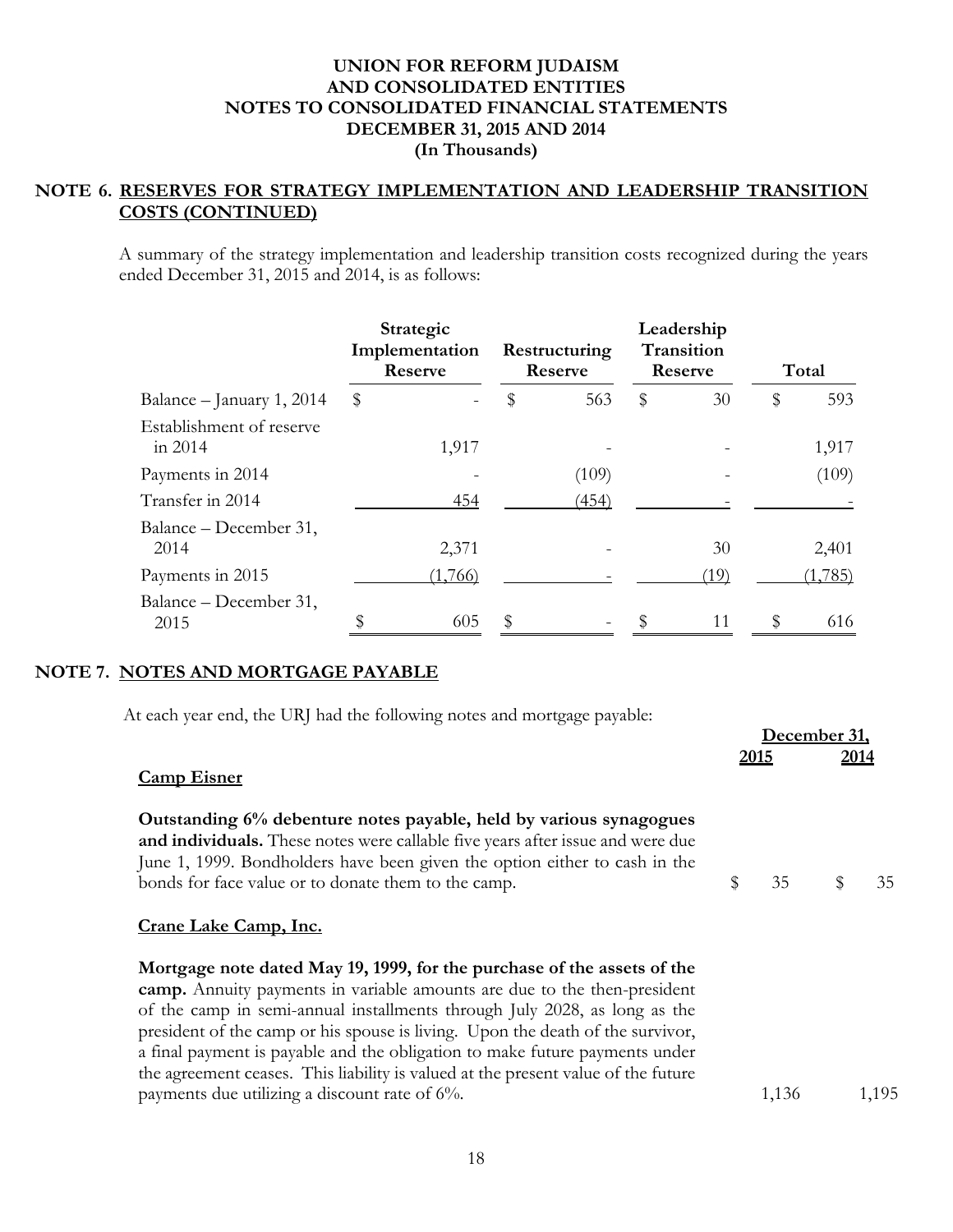| NOTE 7. NOTES AND MORTGAGE PAYABLE (CONTINUED)                                                                                                                                                                                                                                                                                                                                     | 2015 | 2014      |
|------------------------------------------------------------------------------------------------------------------------------------------------------------------------------------------------------------------------------------------------------------------------------------------------------------------------------------------------------------------------------------|------|-----------|
| Avi Chai Foundation Loan - Greene Family Camp                                                                                                                                                                                                                                                                                                                                      |      |           |
| Term interest-free loan with a foundation dated May 2010, in the<br>original amount of \$800. Principal payments of \$40 were due in quarterly<br>installments commencing in January 2011 and continuing through 2015. The<br>note was paid in full in October 2015.                                                                                                               | \$   | 160<br>\$ |
| Derek Newby - Maple Lake Center                                                                                                                                                                                                                                                                                                                                                    |      |           |
| Unsecured term loan with a principal dated February 2011, in the<br>original amount of \$250 Canadian dollars ("CAD"). The loan has a fixed<br>interest rate of 5%, with 64 payments of principal and interest of \$4 CAD<br>which are due in quarterly installments through November 2025.                                                                                        | 155  | 190       |
| Beaunaro, Inc. - Maple Lake Center                                                                                                                                                                                                                                                                                                                                                 |      |           |
| Term interest-free loan with a principal dated November 2009<br>(amended and restated August 2013), in the original amount of \$350<br><b>CAD</b> . Principal payment of \$50 CAD is due on or before December 31 of<br>each year commencing 2014 through 2018.                                                                                                                    | 157  | 194       |
| Avi Chai Foundation Loan - Crane Lake/Eisner Camp                                                                                                                                                                                                                                                                                                                                  |      |           |
| Term interest-free loan with a foundation dated February 2011, in the<br>original amount of \$725. Principal payments of \$36 are due in quarterly<br>installments commencing in October 2011 and continuing through 2016. The<br>loan is secured by a letter of credit.                                                                                                           | 109  | 254       |
| <b>Signature Bank</b>                                                                                                                                                                                                                                                                                                                                                              |      |           |
| Loan with a bank dated September 2010, in the original amount of<br>\$5,000. The loan had a fixed interest rate of 3.9% with monthly principal and<br>interest payments starting on October 1, 2010, at \$68 and a balloon payment<br>due in 2015. The note was secured by a pledge agreement on a portion of the<br>URJ's investments. The note was paid in full in January 2015. |      | 2,125     |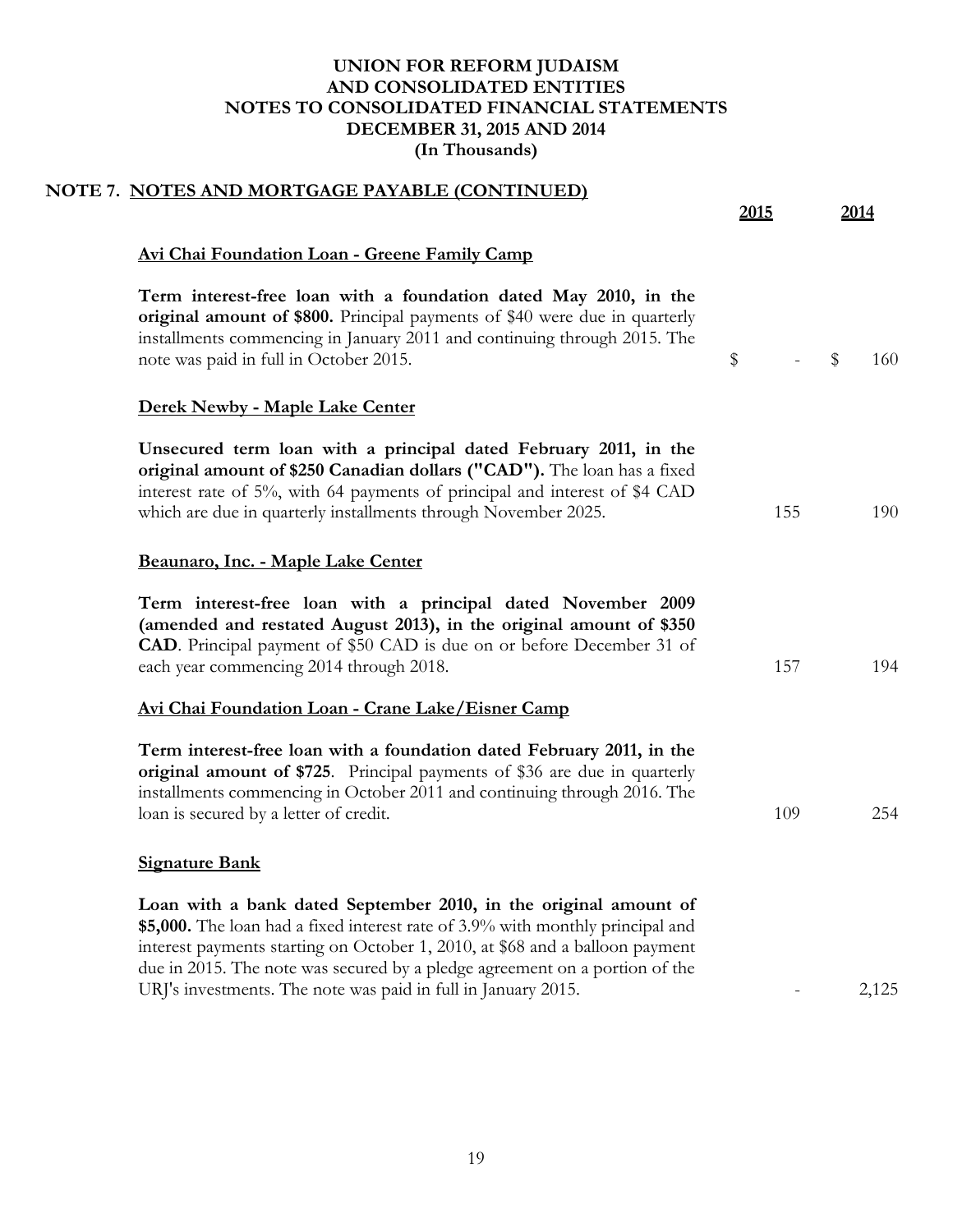| NOTE 7. NOTES AND MORTGAGE PAYABLE (CONTINUED)                                                                                                                                                                                                                                                                                                                                                                                                                                                                                             | 2015             | 2014  |
|--------------------------------------------------------------------------------------------------------------------------------------------------------------------------------------------------------------------------------------------------------------------------------------------------------------------------------------------------------------------------------------------------------------------------------------------------------------------------------------------------------------------------------------------|------------------|-------|
| <b>Signature Bank</b>                                                                                                                                                                                                                                                                                                                                                                                                                                                                                                                      |                  |       |
| Term note with a bank dated August 8, 2011, in the original amount of<br>\$7,000, as modified to \$6,250 on January 4, 2013. The note has a fixed<br>interest rate of 3.875% with monthly principal and interest payments starting<br>February 1, 2013, at \$52. The note matures on January 2, 2023. The note is<br>secured by a pledge agreement on a portion of the URJ's investments and it<br>requires the URJ to meet certain covenants, the most restrictive of which<br>requires the URJ to maintain a minimum debt service ratio. | \$<br>$4,427$ \$ | 5,052 |
| AYM Hillandale LLC - Greene Family Camp                                                                                                                                                                                                                                                                                                                                                                                                                                                                                                    |                  |       |
| Promissory note dated December 9, 2011, in the original amount of \$595.<br>The note has a fixed interest rate of 5.00% with quarterly principal and interest<br>payments starting on April 1, 2012, at \$10. The note matures on January 1,<br>2037.                                                                                                                                                                                                                                                                                      | 545              | 560   |
| Avi Chai Foundation Loan - Newman Camp                                                                                                                                                                                                                                                                                                                                                                                                                                                                                                     |                  |       |
| Term interest-free loan with a foundation dated February 28, 2013, in<br>the original amount of \$1,000. Principal payments of \$50 are due in quarterly<br>installments commencing October 1, 2013, and continuing through 2018. The<br>loan is secured by a letter of credit.                                                                                                                                                                                                                                                            | 500              | 750   |
| <u> Avi Chai Foundation Loan - Crane Lake Dining Hall</u>                                                                                                                                                                                                                                                                                                                                                                                                                                                                                  |                  |       |
| Term interest-free loan with a foundation dated November 1, 2013, in<br>the original amount of \$994. Principal payments of \$50 are due quarterly<br>commencing April 1, 2014, and continuing through January 1, 2019. The loan<br>is secured by a letter of credit.                                                                                                                                                                                                                                                                      | 646              | 845   |
|                                                                                                                                                                                                                                                                                                                                                                                                                                                                                                                                            |                  |       |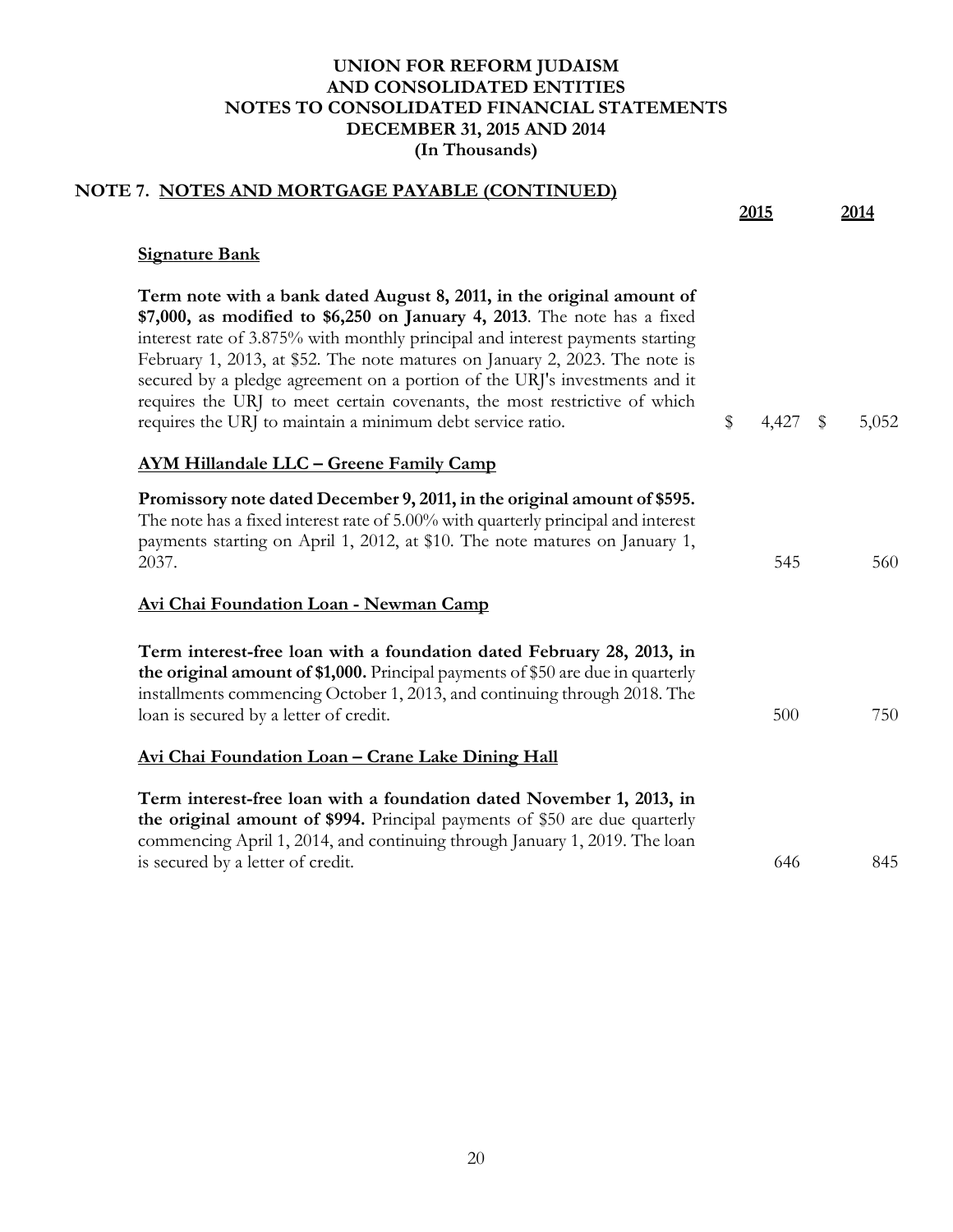# **NOTE 7. NOTES AND MORTGAGE PAYABLE (CONTINUED)**

| 392                   |
|-----------------------|
| $\frac{1}{2}$ , 2,130 |

Minimum annual future payments under the loan agreements for years subsequent to December 31, 2015, are as follows:

| <u>Year ending December 31:</u> |             |
|---------------------------------|-------------|
| 2016                            | \$<br>1,538 |
| 2017                            | 1,449       |
| 2018                            | 1,428       |
| 2019                            | 1,066       |
| 2020                            | 1,022       |
| Thereafter                      | 3,337       |
|                                 |             |

At December 31, 2015, the URJ had an unused unsecured line of credit totaling \$3,000 that could be drawn as needed, with interest incurred at the lower of the prime rate (no less than 3.50%) or 1.50% plus 1-, 2- or 3-month LIBOR (no less than 2.75%). The agreement, as extended, expires on August 22, 2016. The line is available for the URJ as authorized by the board of trustees.

At December 31, 2015, the URJ had standby letters of credit totaling approximately \$1,481, which expire through 2019. The letters of credit are used as security for loans given by unrelated organizations for the renovation of several camp sites.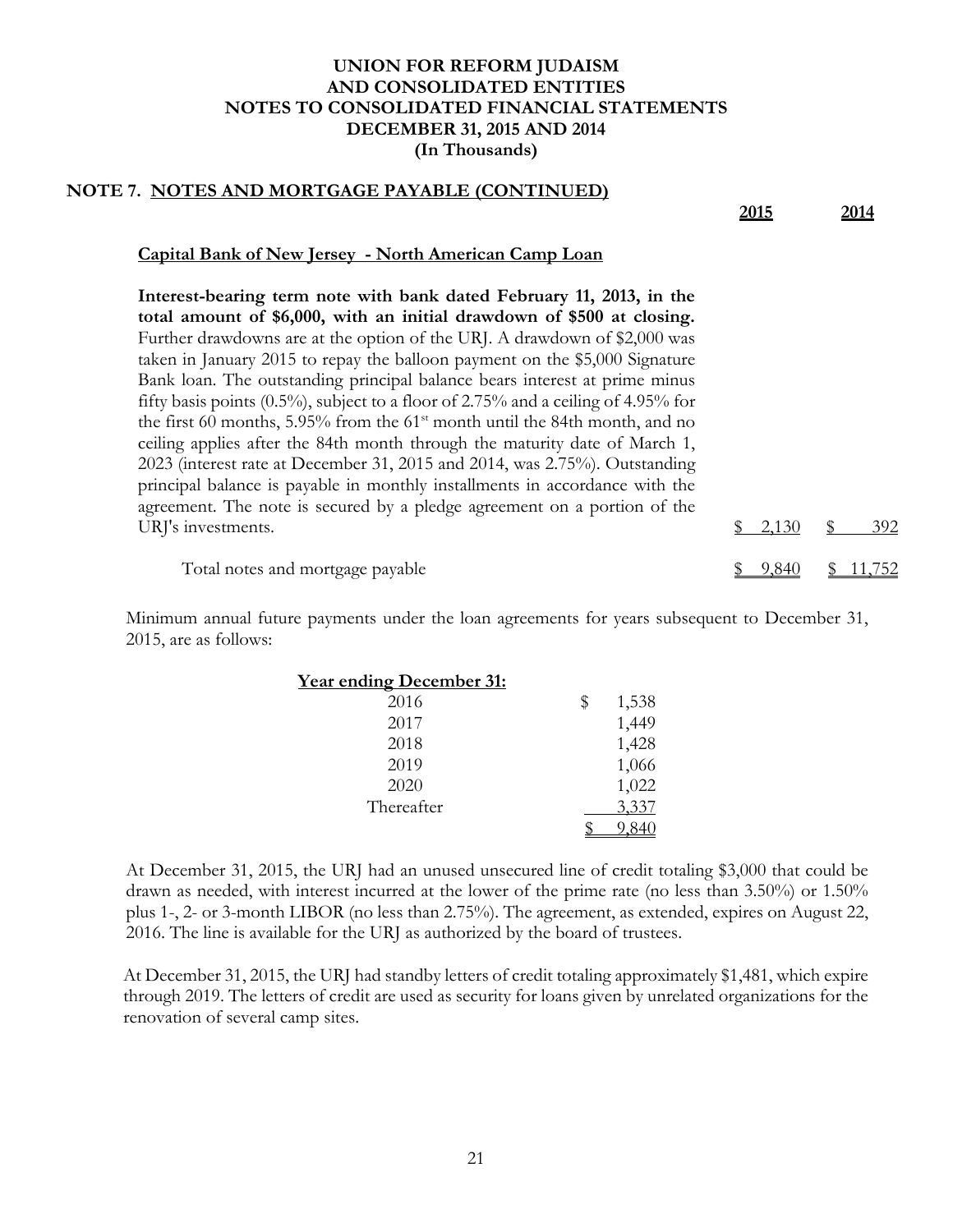### **NOTE 8. NET ASSETS**

Unrestricted net assets at each year end were composed of the following:

|                        | December 31, |        |      |        |  |
|------------------------|--------------|--------|------|--------|--|
|                        |              |        | 2014 |        |  |
| Property and equipment |              | 71,210 |      | 68,560 |  |
| Board-restricted funds |              | 35,071 |      | 37,245 |  |
| Operations and other   |              | 1,121  |      | 3,353  |  |
|                        |              |        |      |        |  |

At each year end, net assets (including allocations of investment gains and losses) were temporarily restricted as follows:

|                                                     |   | December 31.  |  |             |
|-----------------------------------------------------|---|---------------|--|-------------|
|                                                     |   | <u> 2015 </u> |  | <u>2014</u> |
| Building and improvements, principally camp-related | S | 16,424        |  | 12,434      |
| Direct membership support and programs              |   | 2,321         |  | 2,881       |
| Camp and youth scholarships and programs            |   | 8,205         |  | 7,725       |
| Camp and youth programs                             |   | 4,526         |  | 4,628       |
| Religious Action Center/social action/Israel        |   |               |  |             |
| support/disaster relief                             |   | 17,151        |  | 17,215      |
| Books and music/other mission-related programs      |   | 3,918         |  | 4,562       |
|                                                     |   | 52.54.        |  | 49.445      |

During the years ended December 31, 2015 and 2014, net assets were released from temporary restrictions for the following purposes:

|                                                     | <b>Year Ended December 31,</b> |       |
|-----------------------------------------------------|--------------------------------|-------|
|                                                     | <u>2015</u>                    | 2014  |
| Building and improvements, principally camp-related | \$<br>6,795                    | 5,410 |
| Direct membership support and programs              | 841                            | 700   |
| Camp and youth scholarships and programs            | 1,103                          | 577   |
| Camp and youth programs                             | 2,026                          | 2,278 |
| Religious Action Center/social action/Israel        |                                |       |
| support/disaster relief                             | 1,670                          | 2,373 |
| Books and music/other mission-related programs      | 274                            | 266   |
|                                                     |                                |       |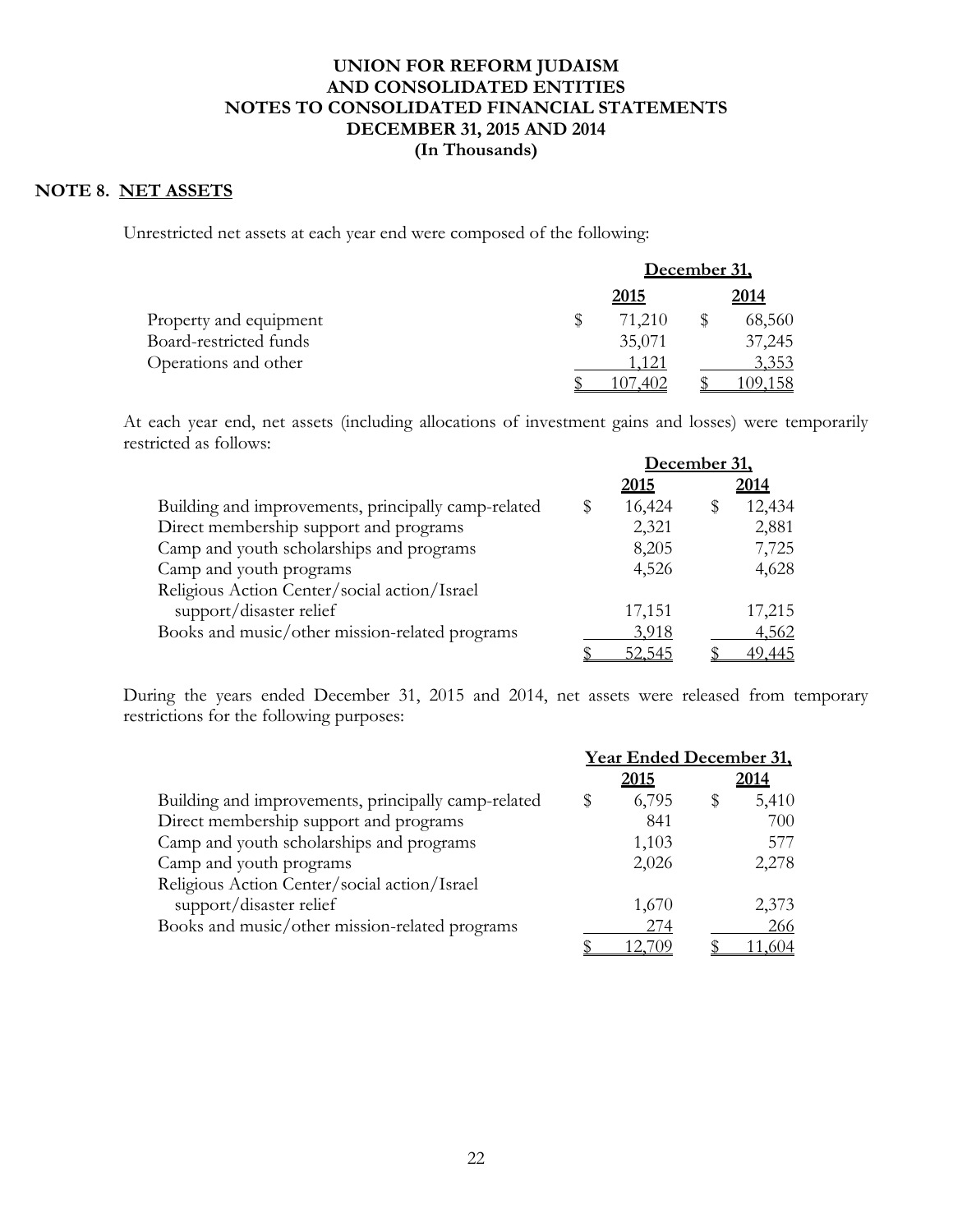### **NOTE 8. NET ASSETS (CONTINUED)**

At the end of each year, permanently restricted net assets were restricted to support the following:

|                                                |  | December 31. |  |       |
|------------------------------------------------|--|--------------|--|-------|
|                                                |  | <u>2015</u>  |  | 2014  |
| Camp scholarships and programs                 |  | 3,705        |  | 3,695 |
| Direct membership and support programs         |  | 3,514        |  | 3,514 |
| Operating support                              |  | 2,023        |  | 2,023 |
| Books and music/other mission-related programs |  | 1,961        |  | 1,961 |
|                                                |  |              |  |       |

During the year ended December 31, 2014, and pursuant to the donor's request, \$443 was released from permanently restricted net assets, and placed in a temporarily restricted fund for camp and youth scholarships. During the year ended December 31, 2015, no funds were released from permanently restricted net assets.

## **NOTE 9. ACCOUNTING AND REPORTING FOR ENDOWMENTS**

#### The endowments

The URJ's endowment was established based on its mission and consists of both donor-restricted endowment funds and funds designated by the board of trustees to function as an endowment. Net assets associated with endowment funds are classified and reported based on U.S. GAAP. Board-designated funds are classified as unrestricted net assets, and funds with donor-imposed restrictions are classified as temporarily or permanently restricted net assets, with net gains reported as temporarily restricted pending appropriation by the board of trustees.

### Interpretation of relevant law

UPMIFA is applicable to all of the URJ's institutional funds, including its donor-restricted and boarddesignated endowment funds. The board of trustees will continue to adhere to UPMIFA's requirements.

Endowment net asset composition by type of fund at each year end:

|                                                  |              | December 31, 2015 |                                  |                                    |                                  |                                    |       |                  |  |  |  |
|--------------------------------------------------|--------------|-------------------|----------------------------------|------------------------------------|----------------------------------|------------------------------------|-------|------------------|--|--|--|
|                                                  | Unrestricted |                   | Temporarily<br><b>Restricted</b> |                                    | Permanently<br><b>Restricted</b> |                                    | Total |                  |  |  |  |
| Board-designated funds<br>Donor-restricted funds |              | 35,071            | S                                | $\overline{\phantom{a}}$<br>18,835 |                                  | $\overline{\phantom{m}}$<br>11,203 |       | 35,071<br>30,038 |  |  |  |
| Total endowment funds                            |              | 35,071            |                                  | 18,835                             |                                  | 11.203                             |       | 65,109           |  |  |  |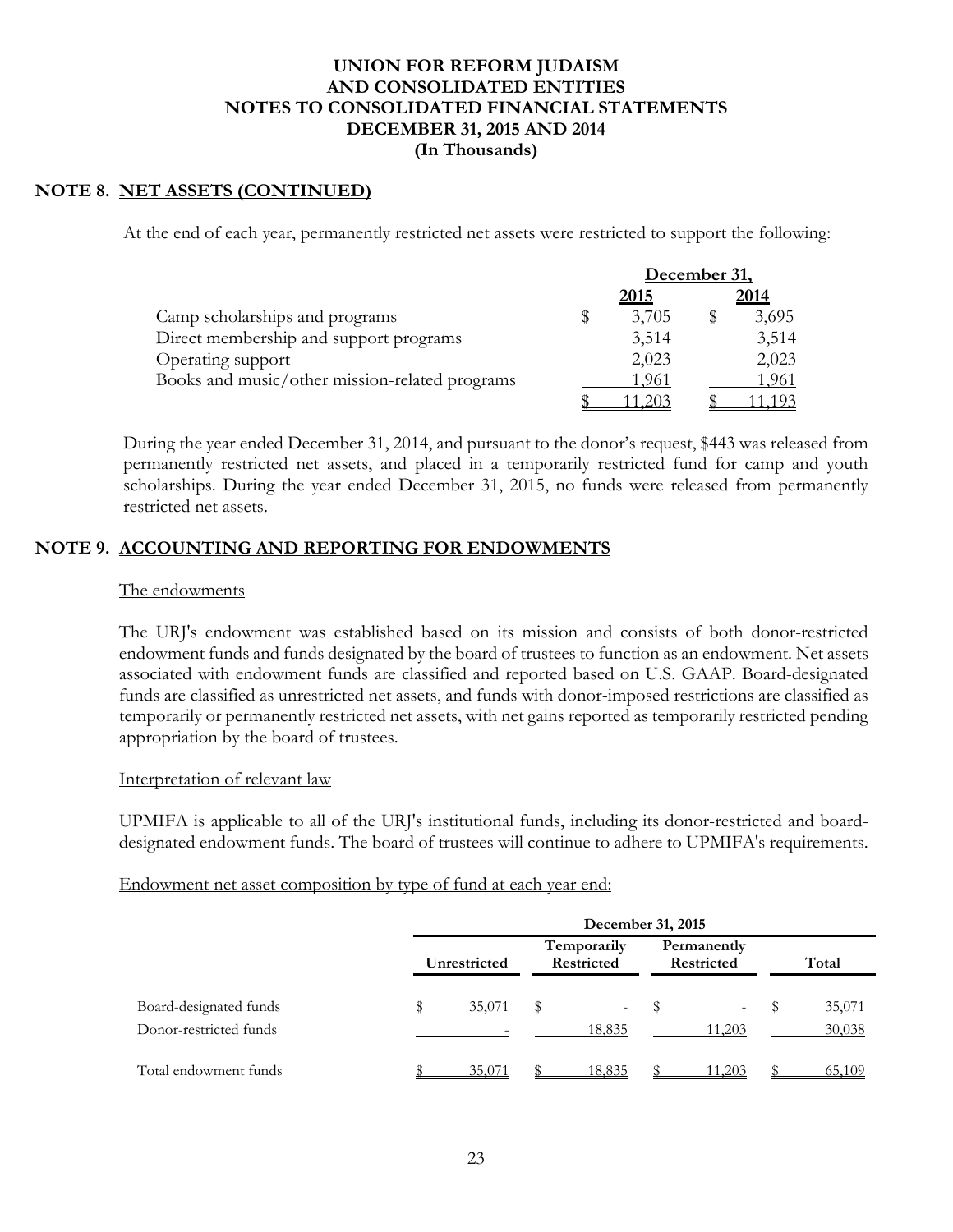# **NOTE 9. ACCOUNTING AND REPORTING FOR ENDOWMENTS (CONTINUED)**

Endowment net asset composition by type of fund at each year end (continued):

|                        | December 31, 2014 |        |                           |            |                           |            |       |        |  |  |
|------------------------|-------------------|--------|---------------------------|------------|---------------------------|------------|-------|--------|--|--|
|                        | Unrestricted      |        | Temporarily<br>Restricted |            | Permanently<br>Restricted |            | Total |        |  |  |
| Board-designated funds |                   | 37,245 | \$                        | $\sim 100$ |                           | $\sim 100$ |       | 37,245 |  |  |
| Donor-restricted funds |                   |        |                           | 19,333     |                           | 11,193     |       | 30,526 |  |  |
| Total endowment funds  |                   | 37.245 |                           | 19.333     |                           | 11 193     |       |        |  |  |

Changes in endowment net assets for the years ended December 31, 2015 and 2014:

|                                                                       | December 31, 2015 |                |  |                                  |  |                                  |  |                  |  |
|-----------------------------------------------------------------------|-------------------|----------------|--|----------------------------------|--|----------------------------------|--|------------------|--|
|                                                                       |                   | Unrestricted   |  | Temporarily<br><b>Restricted</b> |  | Permanently<br><b>Restricted</b> |  | Total            |  |
| Net assets, December 31, 2014<br>Contributions<br>Investment return:  |                   | 37,245<br>53   |  | 19,333<br>800                    |  | 11,193<br>10                     |  | 67,771<br>863    |  |
| Interest and dividends<br>Realized/unrealized depreciation            |                   | 620<br>(2,546) |  | 576<br>(1,023)                   |  |                                  |  | 1,196<br>(3,569) |  |
| Total investment return                                               |                   | (1,926)        |  | (447)                            |  |                                  |  | (2,373)          |  |
| Appropriated for expenditures/donor<br>releases/foreign exchange loss |                   | (301)          |  | (851)                            |  |                                  |  | (1, 152)         |  |
| Net assets, December 31, 2015                                         |                   | 35,071         |  | 18,835                           |  | 11.203                           |  | 65,109           |  |

|                                                                       | December 31, 2014 |               |                                  |                 |                                  |        |  |                 |  |
|-----------------------------------------------------------------------|-------------------|---------------|----------------------------------|-----------------|----------------------------------|--------|--|-----------------|--|
|                                                                       | Unrestricted      |               | Temporarily<br><b>Restricted</b> |                 | Permanently<br><b>Restricted</b> |        |  | Total           |  |
| Net assets, December 31, 2013<br>Contributions<br>Investment return:  |                   | 36,804<br>382 |                                  | 18,088<br>1,283 |                                  | 11,632 |  | 66,524<br>1,669 |  |
| Interest and dividends<br>Realized/unrealized appreciation            |                   | 833<br>531    |                                  | 711<br>1,059    |                                  |        |  | 1,544<br>1,590  |  |
| Total investment return                                               |                   | 1,364         |                                  | 1,770           |                                  |        |  | 3,134           |  |
| Appropriated for expenditures/donor<br>releases/foreign exchange loss |                   | (1,305)       |                                  | (1,808)         |                                  | (443)  |  | (3,556)         |  |
| Net assets, December 31, 2014                                         |                   | 37,245        |                                  | 19.333          |                                  | 11.193 |  | 67,771          |  |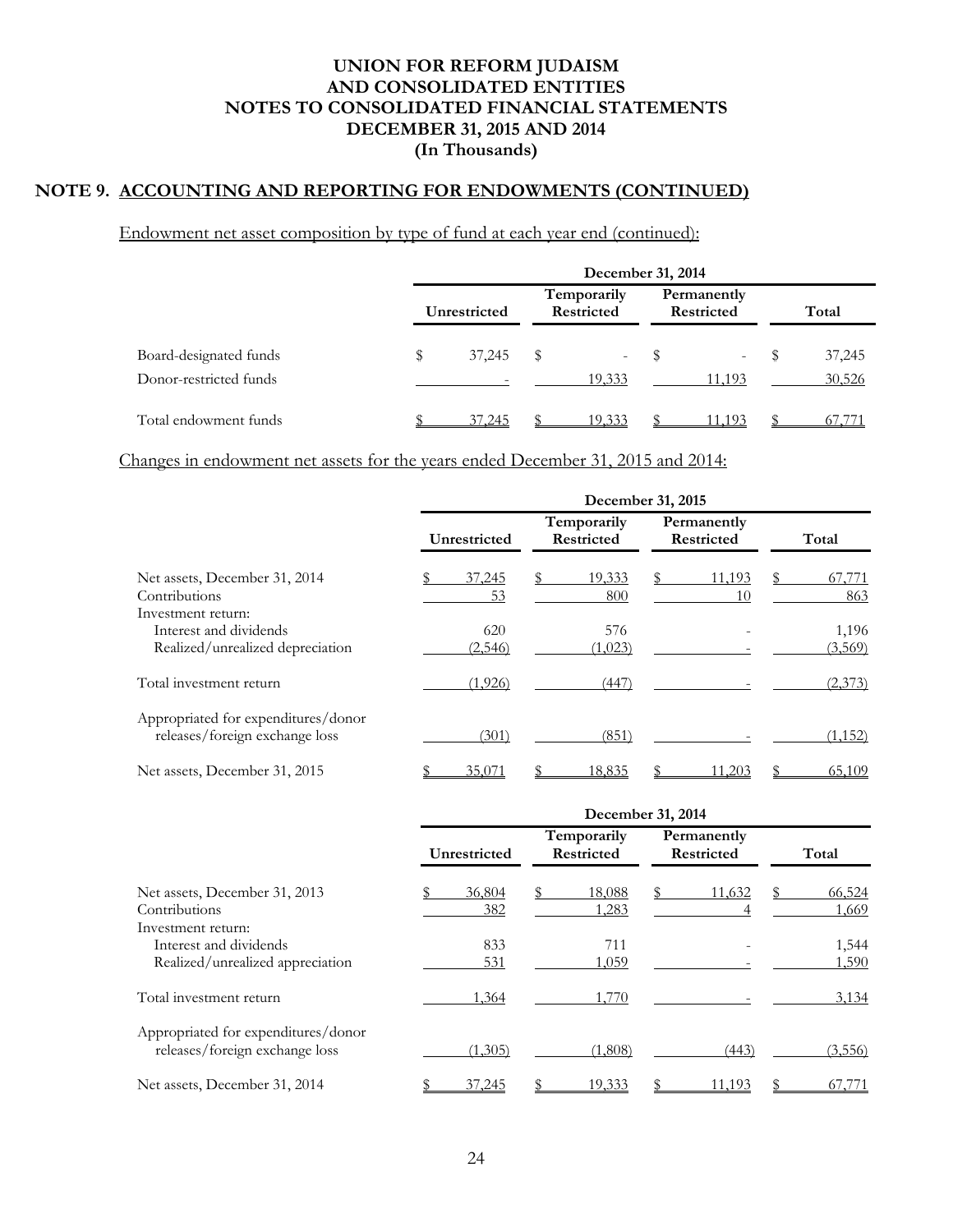# **NOTE 9. ACCOUNTING AND REPORTING FOR ENDOWMENTS (CONTINUED)**

### Funds with deficiencies

From time to time, the fair value of assets associated with permanently restricted funds may decline below the historical dollar value of the donor's original permanently restricted contribution. Under the terms of UPMIFA, the URJ has no responsibility to restore such decreases in value, should any exist.

### Return objectives and risk parameters

The URJ has an Investment Policy Statement ("IPS") for all funds in the investment pool, including endowment funds. The overall objective for endowment assets is to provide the operations of the URJ with a relatively stable stream of spendable revenue that grows over time and at a minimum keeps pace with inflation. If this is to be achieved over the long term, the inflation-adjusted value of the endowment assets must be preserved, net of annual distribution to programs. IPS compliance is monitored closely by the URJ's investment committee and reflects:

- Asset diversification to provide reasonable assurance that no single security or class of security will have disproportionate impact on the total endowment assets.
- Assessment at least annually by the investment committee of the appropriateness of the IPS, with recommended changes, if any, to be approved by the board of trustees.

## Strategies employed for achieving objectives

To satisfy its long-term rate-of-return objectives, the URJ relies on a total-return strategy in which investment returns are achieved through both capital appreciation (realized and unrealized) and current yield (interest and dividends). The portfolio will be invested with care, skill, prudence and diligence in accordance with fiduciary laws and regulations. Donations of securities are liquidated as quickly as practical, and the proceeds are invested in accordance with the IPS.

The long-term investment objective for the endowment assets is to attain a total return (net of investment management fees) that exceeds the average annual spending rate, as determined each period by the board of trustees as part of the URJ's budget process.

## Spending policy and how the investment objectives relate to the spending policy

The Budget Committee, in consultation with the Investment Committee, recommends to the board of trustees for its consideration each year a spending rate that balances the need for endowment support, as specified by the board or donors, and the long-term expected investment return on the endowment. For the years ended December 31, 2015 and 2014, the spending rate was 4%, resulting in investment return designated for current operations of \$2,110 and \$1,385, respectively.

Commencing in 2016, spend rate considerations and recommendations will be the responsibility of the newly formed Endowments and Trusts Committee.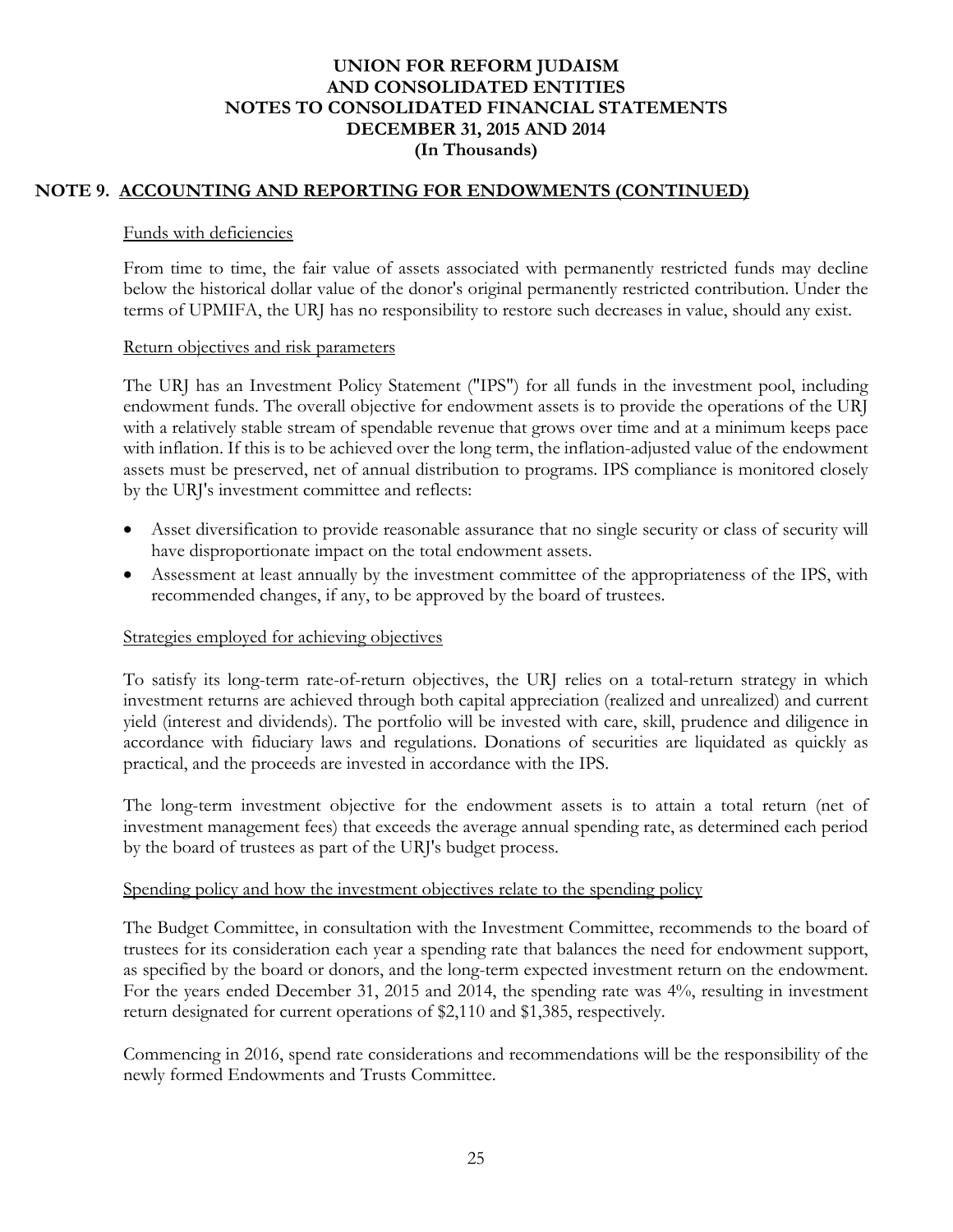# **NOTE 10. PROGRAM INCOME AND PROGRAM EXPENSES**

Program income earned during the years ended December 31, 2015 and 2014, was as follows:

|                                                | <b>Year Ended December 31,</b> |        |    |               |
|------------------------------------------------|--------------------------------|--------|----|---------------|
|                                                |                                | 2015   |    | 2014          |
| Camps and Israel programs                      | \$                             | 49,560 | \$ | 49,884        |
| North American Biennial                        |                                | 2,790  |    | 28            |
| Congregational Networks                        |                                | 118    |    | 123           |
| Outreach and Education                         |                                | 228    |    | 198           |
| Youth Engagement                               |                                | 4,911  |    | 3,135         |
| Religious Action Center/Social Action/Disaster |                                |        |    |               |
| Relief/World Judaism                           |                                | 979    |    | 974           |
| Press/RJ Magazine                              |                                | 197    |    | 918           |
| ARZA                                           |                                | 342    |    | 794           |
| Other general programs of the URJ              |                                | 110    |    | 148           |
|                                                |                                | 59.235 |    | <u>56,202</u> |

Program expenses for the years ended December 31, 2015 and 2014, were as follows:

|                                                | <b>Year Ended December 31,</b> |               |    |               |
|------------------------------------------------|--------------------------------|---------------|----|---------------|
|                                                |                                | 2015          |    | 2014          |
| Camps and Israel programs                      | \$                             | 49,075        | \$ | 50,091        |
| North American Biennial                        |                                | 2,706         |    |               |
| Congregational Networks                        |                                | 4,523         |    | 4,265         |
| Outreach and Education                         |                                | 1,791         |    | 2,591         |
| Youth Engagement                               |                                | 9,119         |    | 6,792         |
| Religious Action Center/Social Action/Disaster |                                |               |    |               |
| Relief/World Judaism                           |                                | 4,861         |    | 3,787         |
| Press/RJ Magazine                              |                                | 285           |    | 1,652         |
| ARZA                                           |                                | 1,508         |    | 1,707         |
| Other general programs of the URJ              |                                | 3,072         |    | 1,593         |
|                                                |                                | <u>76,940</u> |    | <u>72,478</u> |

### **NOTE 11. RETIREMENT PLANS**

### Defined-benefit retirement plan

The URJ has a contributory, defined-benefit retirement plan (the "Plan") covering certain of its employees and employees of several affiliates. Plan assets are held in investment accounts operated in trust by various financial institutions. Effective June 30, 2009, the Plan's sponsor has frozen participation and benefit accruals.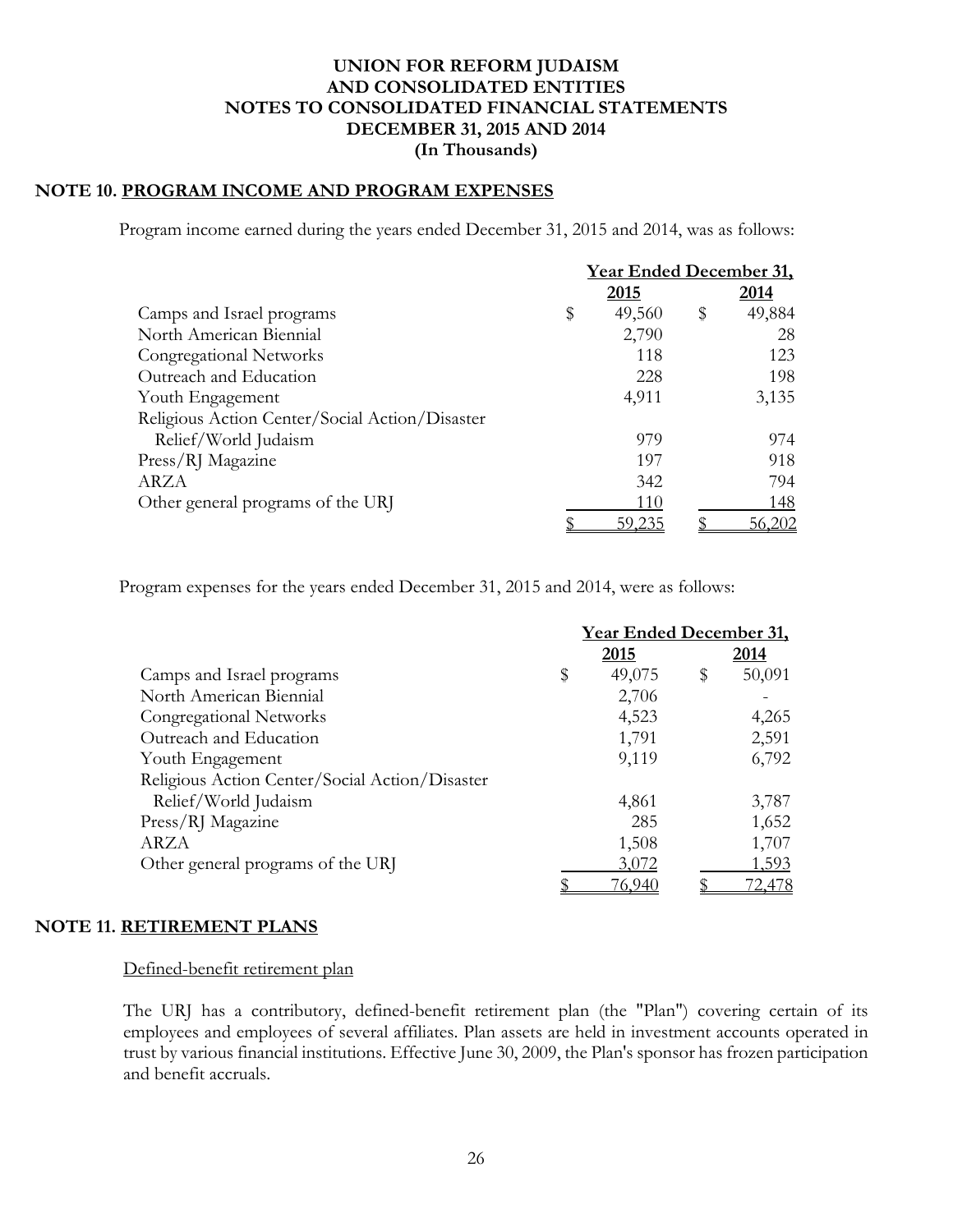# **NOTE 11. RETIREMENT PLANS (CONTINUED)**

#### Defined-benefit retirement plan (continued)

The following table sets forth the Plan's funded status and the amounts recognized in the URJ's consolidated financial statements at December 31, 2015 and 2014:

|                                                                                                           | 2015                         | 2014               |
|-----------------------------------------------------------------------------------------------------------|------------------------------|--------------------|
| Actuarial present value of benefit obligations:<br>Accumulated benefit obligation                         | .5C                          | $\frac{7}{8}$      |
| Projected benefit obligation<br>Fair value of Plan assets                                                 | $(17,507)$ \$<br>S<br>17,172 | (17,778)<br>18,706 |
| Funded status                                                                                             | 335'                         | 928                |
| Prepaid pension costs (accrued pension liability) in the<br>consolidated statements of financial position | 335                          | 28                 |

 Amounts recognized in changes in unrestricted net assets for the years ended December 31, 2015 and 2014:

|                     |                                                    | December 31, |    |         |
|---------------------|----------------------------------------------------|--------------|----|---------|
|                     |                                                    | 2015         |    | 2014    |
| Net gains           |                                                    | \$<br>1,817  | \$ | 71      |
| Prior service costs |                                                    | (3,581)      |    | (985)   |
|                     |                                                    | 764          |    | 14      |
|                     | Components of net periodic benefits cost (income): |              |    |         |
|                     | Interest cost                                      | \$<br>863    | \$ | 941     |
|                     | Expected return on Plan assets                     | (1, 364)     |    | (1,356) |
|                     | Net periodic benefit income                        | (501`        |    | (415)   |
|                     | Benefits paid                                      | .081         |    | .314    |

As of December 31, 2015 and 2014, the net loss not yet recognized as a component of net periodic pension cost was \$2,756 and \$992, respectively.

Weighted average assumptions:

| Discount rate                  | $5.00\%$ |
|--------------------------------|----------|
| Expected return on Plan assets | $7.50\%$ |
| Rate of compensation increase  | N/A      |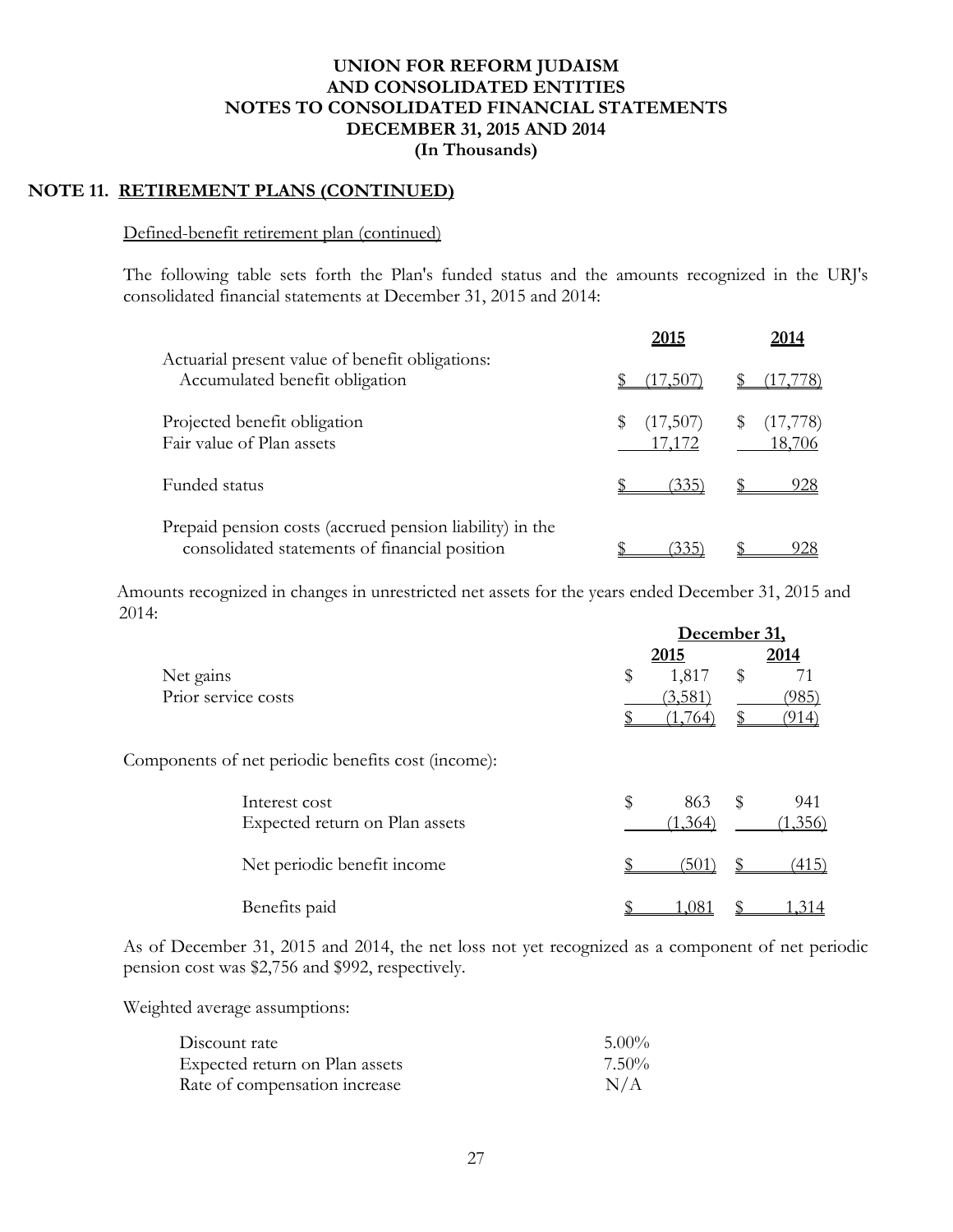## **NOTE 11. RETIREMENT PLANS (CONTINUED)**

#### Defined-benefit retirement plan (continued)

Investments of Plan assets will be made for the purpose of providing retirement reserves for the present and future benefit of participants of the Plan. The assets must be invested with the care, skill and diligence a prudent person acting in this capacity would exercise to comply with all objectives outlined herein, the Investment Advisers Act of 1940, and all other governing statutes.

The URJ's investment objective is to provide a balance among capital appreciation, preservation of capital, and current income, and to achieve an average annual return on all pension assets sufficient enough to meet its long-term pension obligations. High levels of risk are to be avoided; however, the trustees of the Plan recognize that some risk is warranted to allow the investment manager the opportunity to achieve the satisfactory long-term results consistent with the objectives of the Plan.

The trustees of the Plan have discretion as to the asset allocation decisions of the total Plan assets. The URJ requests adherence to the following asset-allocation range:

|                             | Minimum<br>Percentage | Maximum<br>Percentage |
|-----------------------------|-----------------------|-----------------------|
| Domestic large-cap equities | $24\%$                | 28%                   |
| Domestic mid-cap equities   | $9\%$                 | 13%                   |
| Domestic small-cap equities | $2\%$                 | $5\%$                 |
| International equity        | $22\%$                | 28%                   |
| Fixed income                | $32\%$                | 38%                   |

At the end of each year, the fair value of total Plan assets held was as follows:

|                           | December 31. |  |       |
|---------------------------|--------------|--|-------|
|                           | 2015         |  | 2014  |
| Cash and cash equivalents | 22           |  | 32    |
| Certificates of deposit   | 200          |  | 200   |
| Mutual funds:             |              |  |       |
| Bond funds                | 8,813        |  | 9,907 |
| Equity funds              | 7,957        |  | 8,444 |
| Group annuity contract    | 180          |  | 123   |
|                           |              |  |       |

Substantially all of the Plan asset investments were classified within Level 1 of the fair value hierarchy at December 31, 2015 and 2014.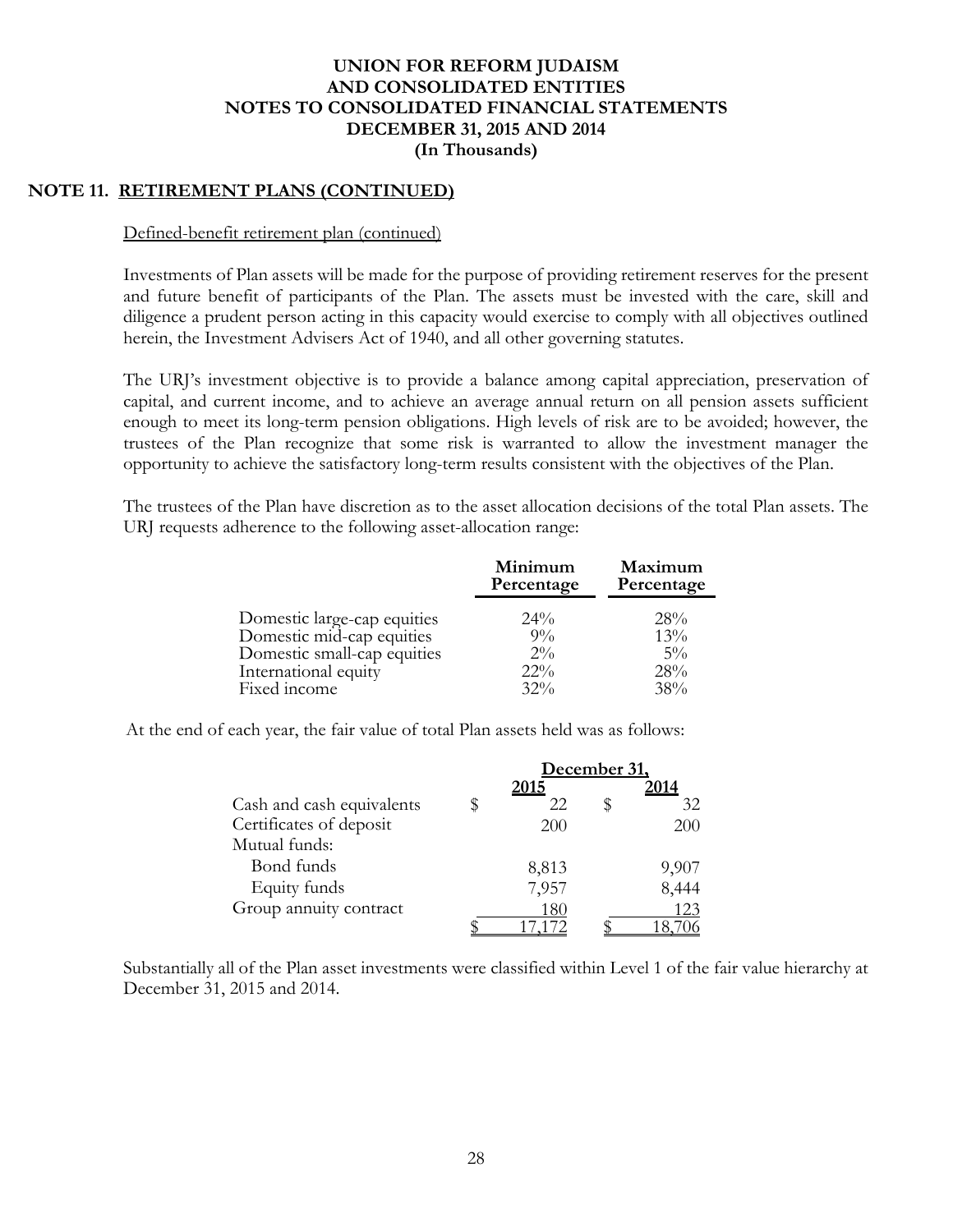# **NOTE 11. RETIREMENT PLANS (CONTINUED)**

### Defined-benefit retirement plan (continued)

No contributions were required to be made by the URJ to the Plan for the years ended December 31, 2015 and 2014.

The following table illustrates the estimated future benefit payments expected to be paid to Plan participants:

| <b>Year Ending</b><br>December 31,                | <b>Expected</b><br><b>Benefit</b><br><b>Distributions</b> |
|---------------------------------------------------|-----------------------------------------------------------|
| 2016<br>2017<br>2018<br>2019<br>2020<br>2021-2025 | \$<br>1,321<br>1,056<br>1,231<br>1,278<br>1,170<br>4,911  |

There was no pension expense for the years ended December 31, 2015 and 2014.

## Multi-employer retirement plan

The URJ participates in a multi-employer retirement plan ("Multi-employer Plan") sponsored by the Reform Pension Board. Those member rabbis, cantors, and senior staff (consisting of department heads, program directors and several executives) who are not covered under the defined-benefit retirement plan are covered instead under the Multi-employer Plan. Total expense for such plan for the years ended December 31, 2015 and 2014, was approximately \$1,211 and \$1,122, respectively.

## Defined-contribution plan

The URJ has a defined-contribution retirement plan ("403(b) Plan") under Section 403(b) of the Internal Revenue Code which permits employees to make voluntary contributions to the 403(b) Plan each pay period, for which the URJ may make a matching contribution of up to 3% of base salary for each eligible participant. Total 403(b) Plan expense for the years ended December 31, 2015 and 2014, was approximately \$180 and \$183, respectively.

# **NOTE 12. CREDIT RISK**

Financial instruments that potentially subject the URJ to concentrations of credit risk consist principally of cash and cash equivalents and investment accounts that are deposited in financial institutions in amounts which, from time to time, may exceed federal insurance limits. However, management believes that the URJ does not face a significant risk of loss on these accounts.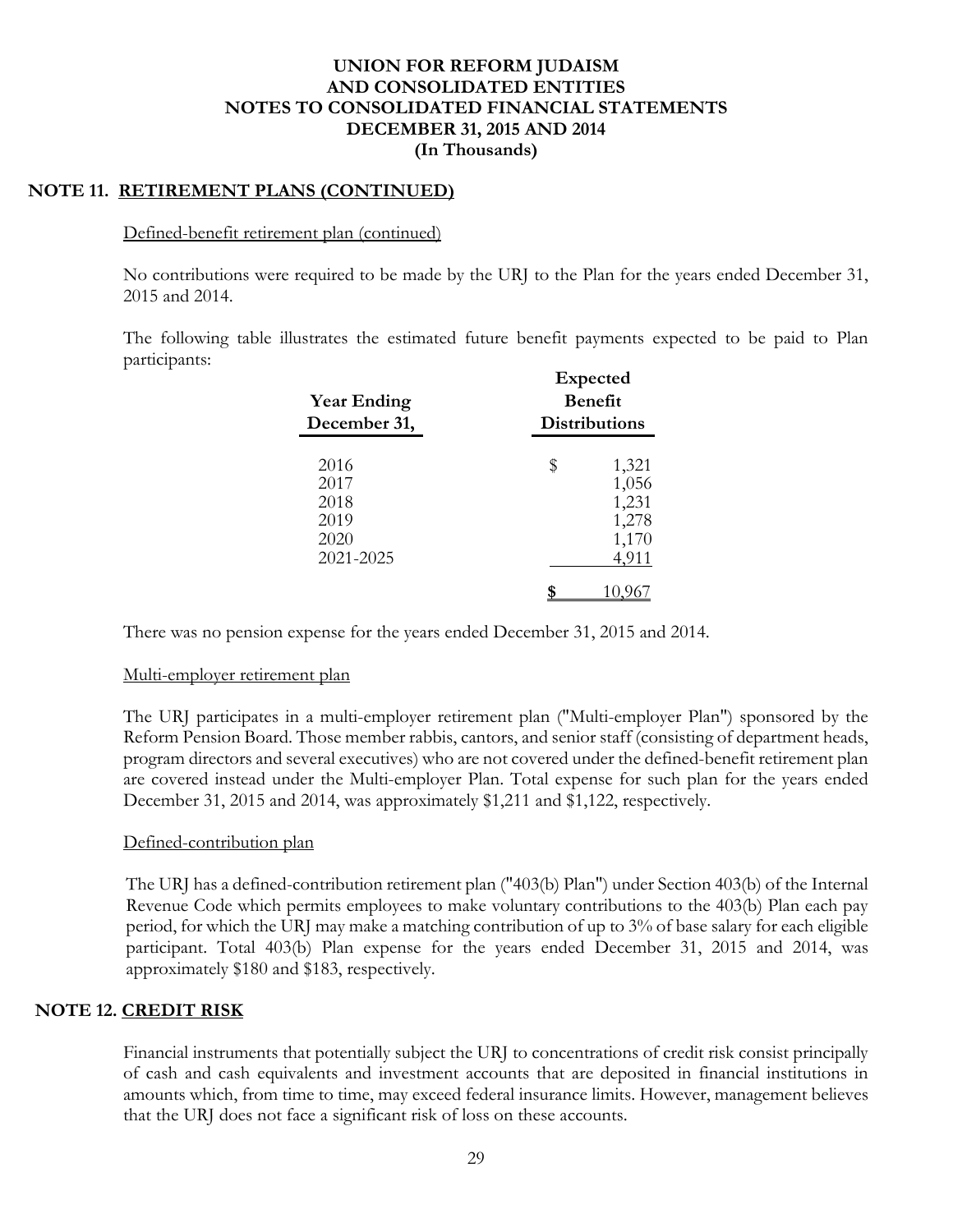### **NOTE 13. RELATED-PARTY TRANSACTIONS**

The URJ provides various support services, including, but not limited to, providing payroll and fringe benefits, for several unconsolidated, affiliated organizations. These services are billed to the respective affiliated organization and amounted to \$1,097 and \$2,102 for the years ended December 31, 2015 and 2014, respectively.

At the end of each year, affiliate receivables consisted of the following and are included in "Accounts and loans receivable, net" in the accompanying consolidated statements of financial position:

|                                            | December 31. |      |  |      |
|--------------------------------------------|--------------|------|--|------|
|                                            |              | 2015 |  | 2014 |
| Women of Reform Judaism, the Federation of |              |      |  |      |
| Temple Sisterhoods                         |              | 325  |  |      |
| Association of Reform Jewish Educators     |              |      |  |      |
|                                            |              |      |  |      |

### **NOTE 14. COMMITMENTS AND CONTINGENCIES**

#### Lease agreements

The URJ has entered into operating leases for the use of office facilities and certain office equipment that expire through 2024. Certain of the leases are subject to escalations for increases in real estate taxes and other operating expenses. Minimum annual future rental commitments under the lease agreements, excluding escalation costs, are as follows:

| <b>Year Ending</b><br>December 31, |           |
|------------------------------------|-----------|
| 2016                               | \$<br>610 |
| 2017                               | 449       |
| 2018                               | 414       |
| 2019                               | 386       |
| 2020                               | 268       |
| Thereafter                         | 781       |
|                                    |           |

Certain operating leases provide for renewal options for additional years at their fair rental value at the time of the renewal. In the normal course of business, operating leases are generally renewed or replaced by other leases.

Rent expense amounted to \$732 and \$495 for the years ended December 31, 2015 and 2014, respectively.